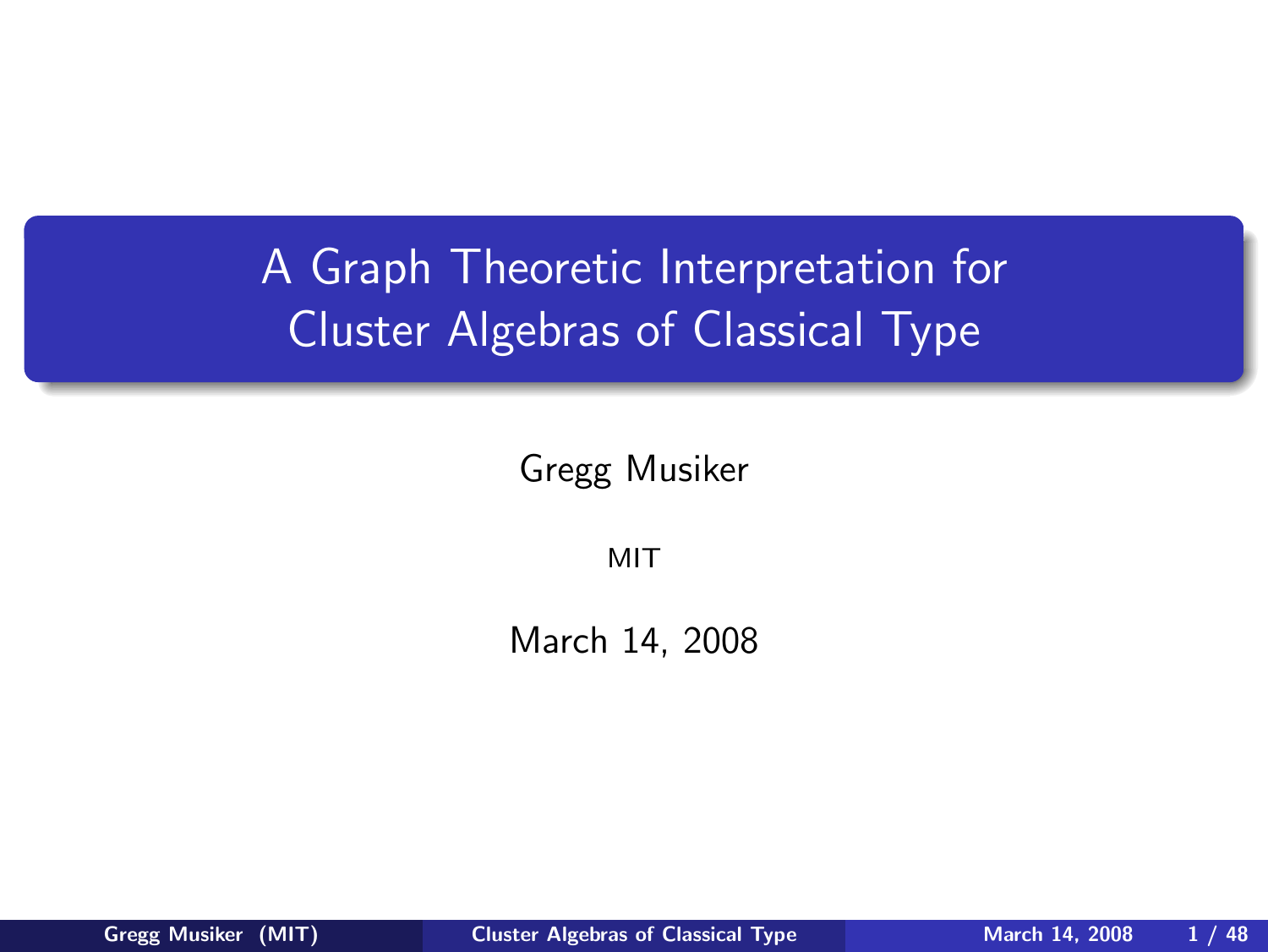#### Outline.

#### **[Introduction](#page-1-0)**

- 2 [Cluster Algebras of Finite Type \(Bipartite Seeds\)](#page-7-0)
- 3 [A Graph Theoretic Approach](#page-11-0)
- 4 [Graphs for the Classical Types \(Bipartite Seeds\)](#page-16-0)
- <span id="page-1-0"></span>5 [Other Examples of Graph Theoretic Interpretations](#page-35-0)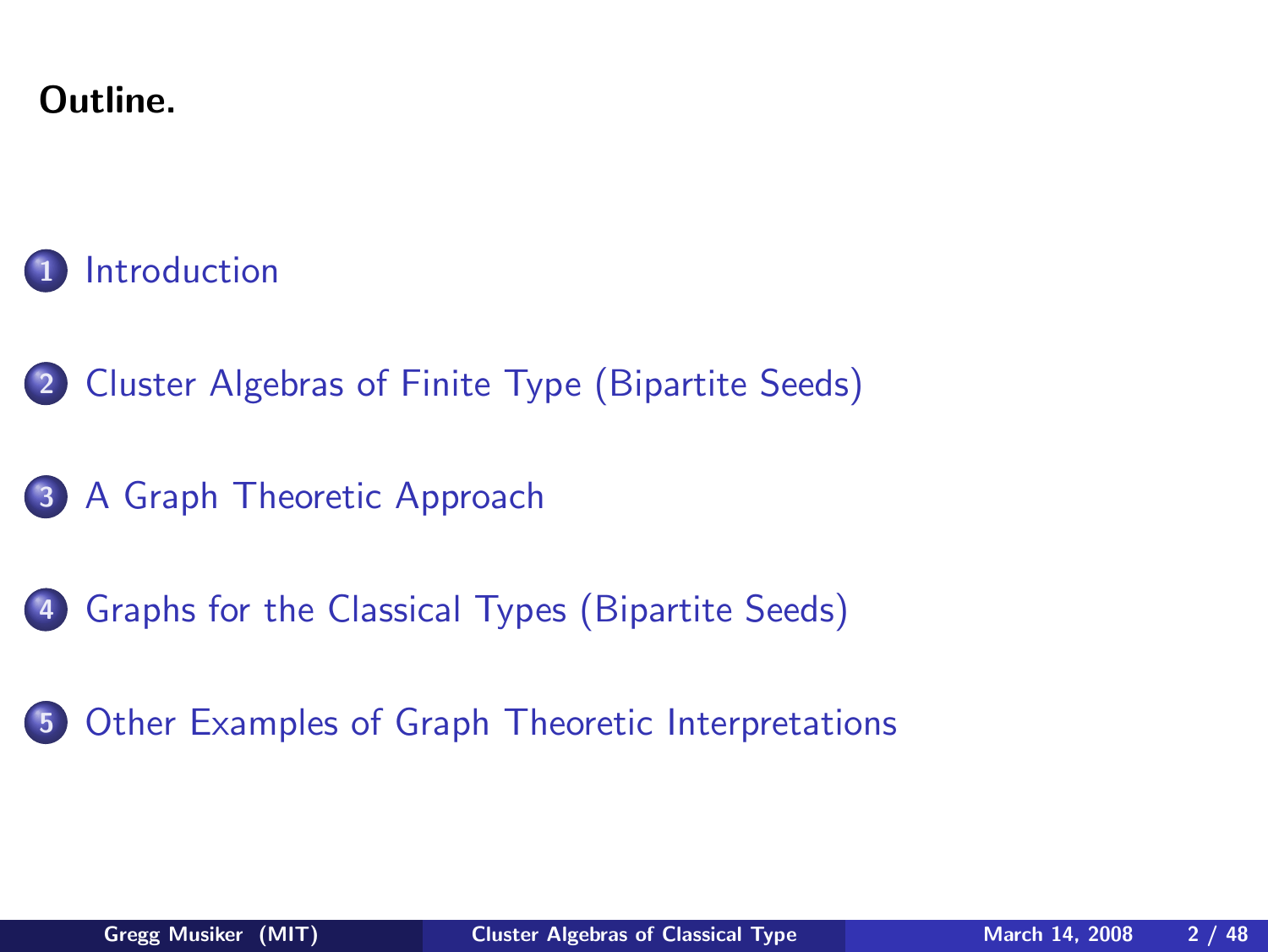#### Cluster Algebras

**Definition** [Sergey Fomin and Andrei Zelevinsky 2001] A cluster algebra  $\mathcal A$ is a certain subalgebra of  $k(x_1, \ldots, x_m)$ , the field of rational functions over  ${x_1, \ldots, x_m}$ . Generators constructed by a series of exchange relations, which in turn induce all relations satisfied by the generators.

**Definition.** A seed for A is an initial cluster  $\{x_1, x_2, \ldots, x_n, x_{n+1}, \ldots, x_m\}$ and an  $m$ -by-n skew-symmetrizable integral matrix B with  $(m \ge n)$ .  $(d_i b_{ii} = -d_i b_{ii}$  for some positive integers  $d_i$ )

Columns of  $B$  encode the exchanges

$$
x_k x'_k = \prod_{b_{ik} > 0} x_i^{|b_{ik}|} + \prod_{b_{ik} < 0} x_i^{|b_{ik}|}
$$

for  $k \in \{1, 2, \ldots n\}$ . Note: If only one sign occurs (e.g.  $b_{ik} > 0$ ), we still get binomial

$$
\prod_{b_{ik}>0} \mathsf x_i^{|b_{ik}|}+1.
$$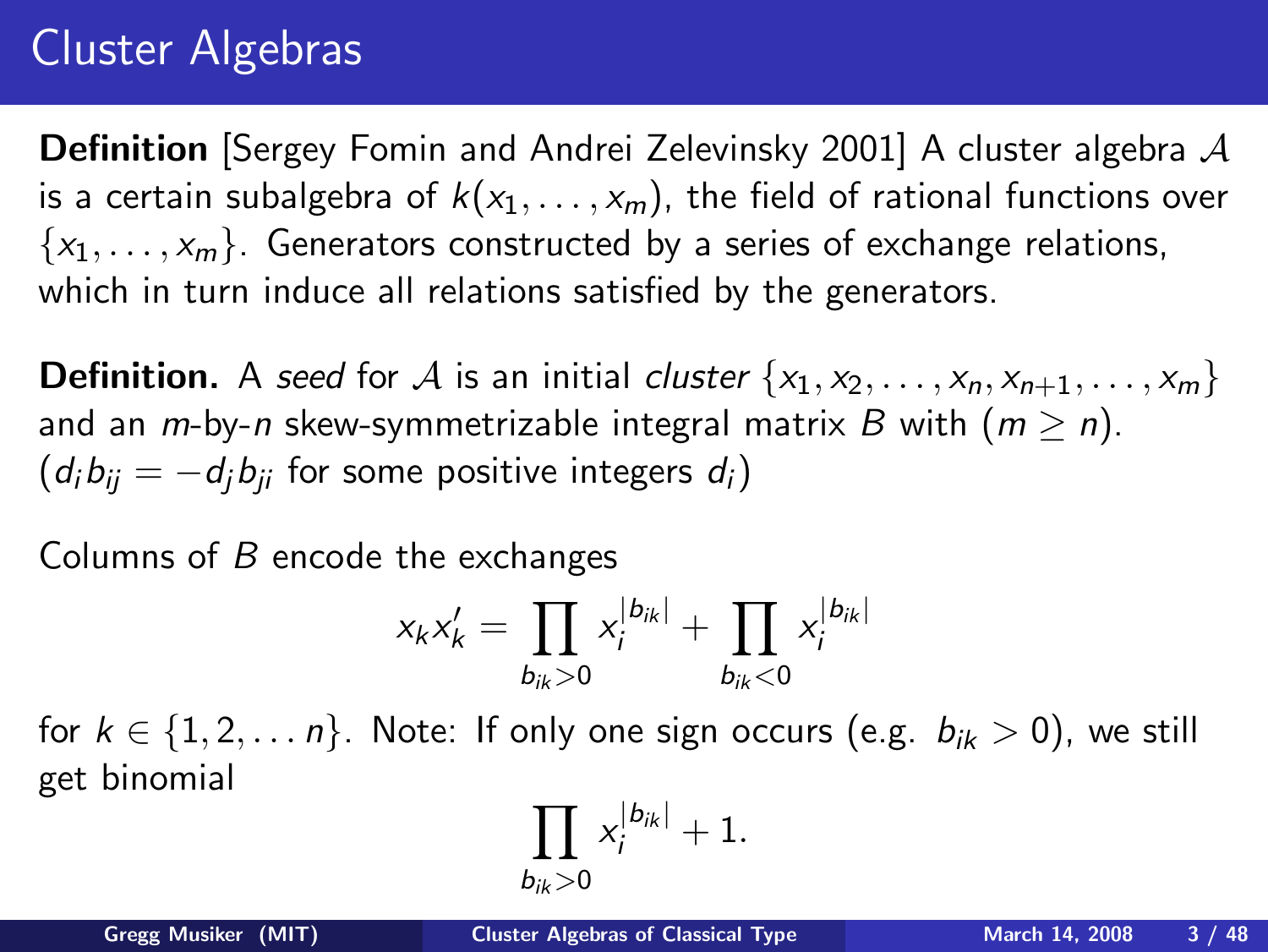#### **Mutation**

For all  $k \in \{1, 2, ..., n\}$ , there exists another seed for A consisting of cluster  $\{x_1, \ldots, \widehat{x}_k, \ldots, x_m\} \cup \{x'_k\}$  and matrix  $\mu_k(B)$ .

$$
\mu_{k}(B)_{ij} = \begin{cases}\n-b_{ij} & \text{if } k = i \text{ or } k = j \\
b_{ij} & \text{if } b_{ik}b_{kj} \le 0 \\
b_{ij} + b_{ik}b_{kj} & \text{if } b_{ik}, b_{kj} > 0 \\
b_{ij} - b_{ik}b_{kj} & \text{if } b_{ik}, b_{kj} < 0\n\end{cases}
$$

**Point:** Matrix  $\mu_k(B)$  is again integral and skew-symmetrizable. Thus  $\sqrt{2}$  $\{x_1, ..., \hat{x_k}, ..., x_m\} \cup \{x'_k\}, \mu_k(B)$  $\setminus$ is also a cluster algebra seed. Also mutation is an involution,  $\mu_k^2(B)=B$ .

After all exchanges, the  $x_k^{\prime}$ 's obtained this way are the generators of the cluster algebra  $A \subset k(x_1, x_2, \ldots, x_m)$ . Relations induced by the exchange relations used to construct the generators.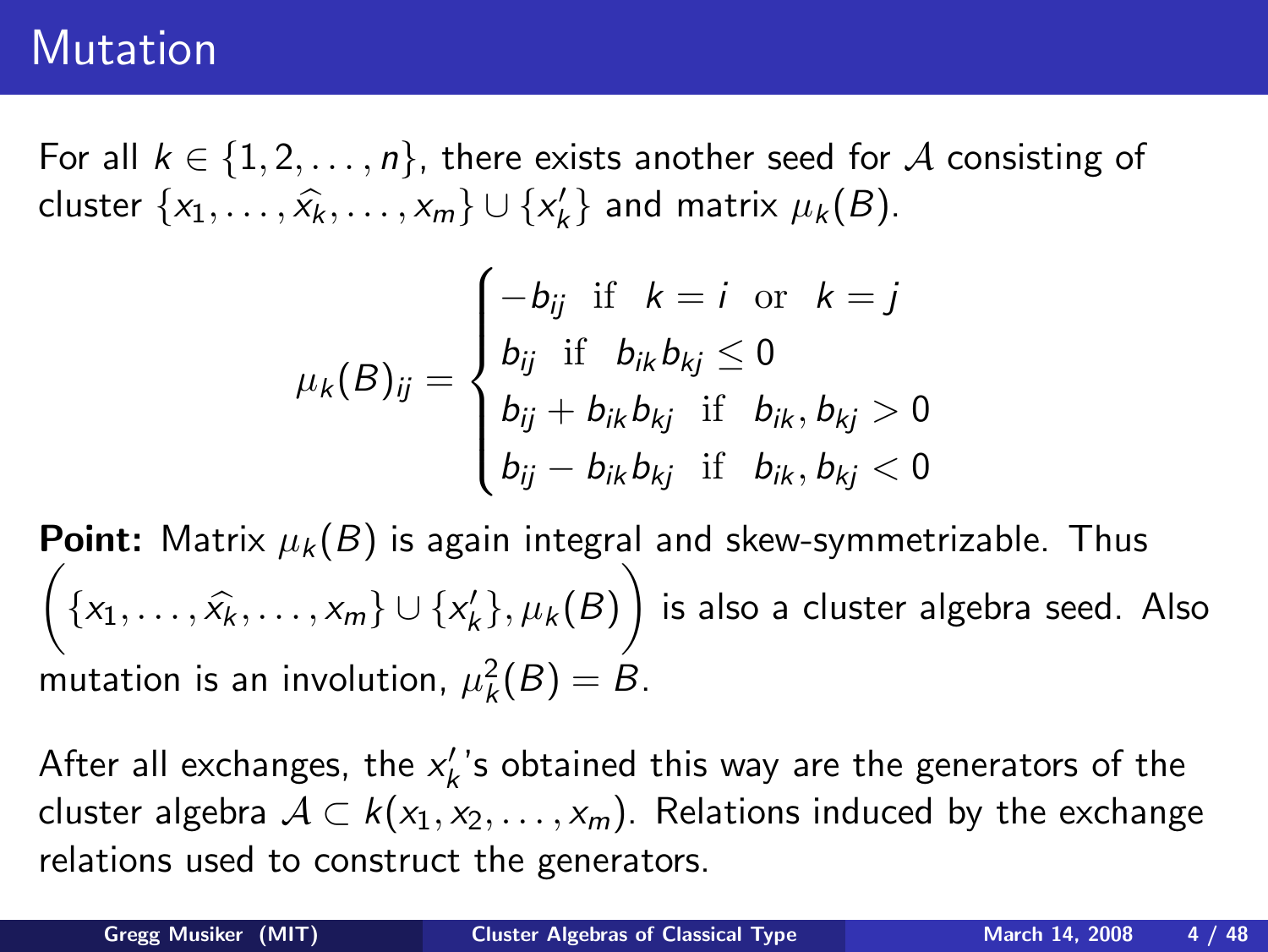#### Exchange Graphs

A priori, get a tree of exchanges:



In practice, often get identifications among clusters.

In extreme cases, get only a finite number of clusters as tree closes up on itself.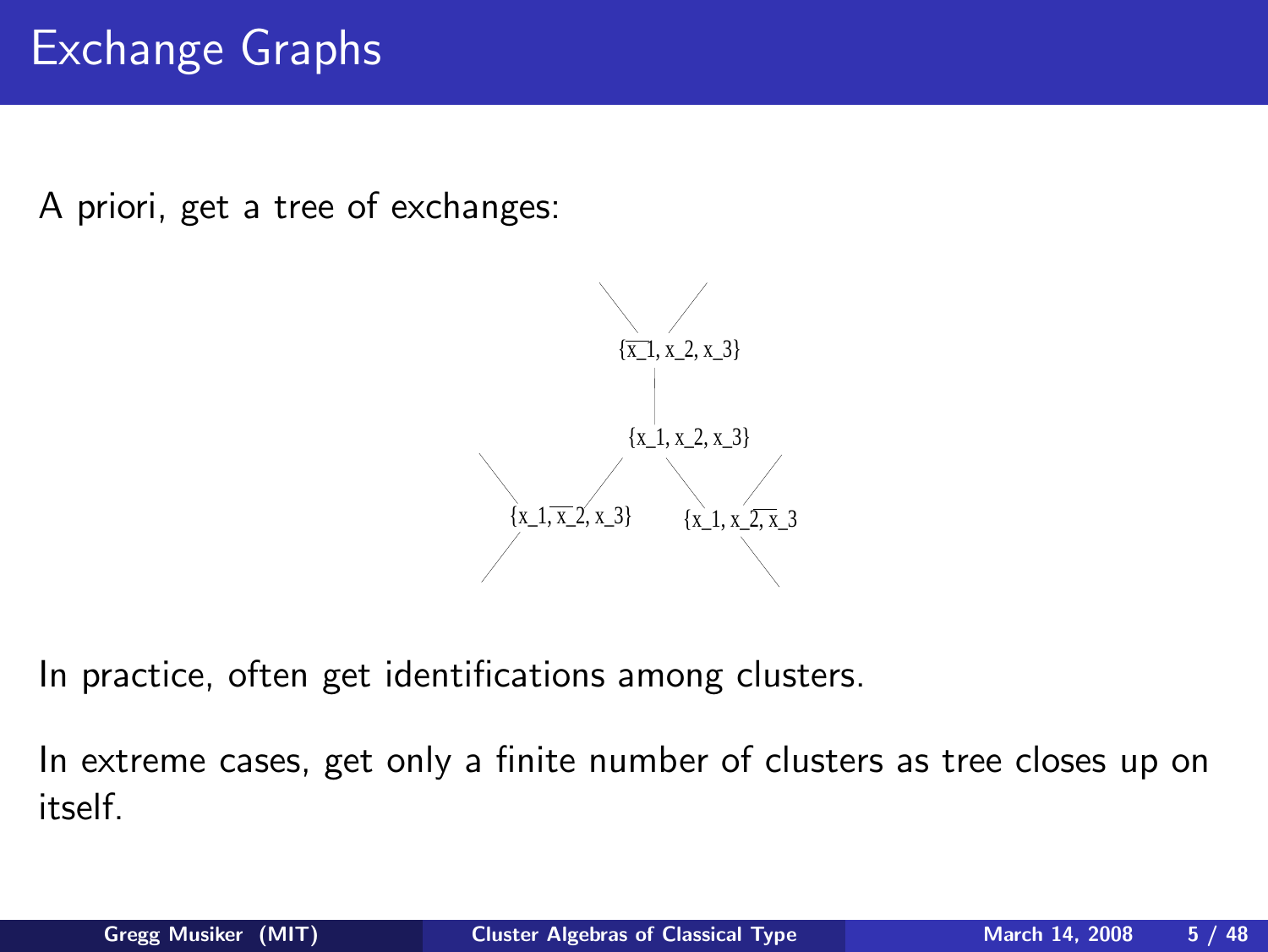$$
\begin{bmatrix} 0 & 1 \ -2 & 0 \end{bmatrix} \{x_1, x_2\} \_ \mu_1 \_ \{ \begin{array}{c} \{1+x_2^2, x_2\} \_ \mu_2 \_ \end{array} \{x_1^2 + x_2^2 + x_1 + 1 \} \\ \_ \mu_1 \_ \{ \frac{x_1^2 + 2x_1 + x_2^2 + 1}{x_1x_2^2}, \frac{x_2^2 + x_1 + 1}{x_1x_2} \} \end{array}
$$

$$
-\mu_2 \in \{\frac{x_1^2 + 2x_1 + x_2^2 + 1}{x_1x_2^2}, \frac{x_1 + 1}{x_2}\} \in \mu_1 \in \{x_1, \frac{x_1 + 1}{x_2}\}
$$

 $\mu_2 \neq \{x_1, x_2\}$ . Thus exchange graph is a hexagon.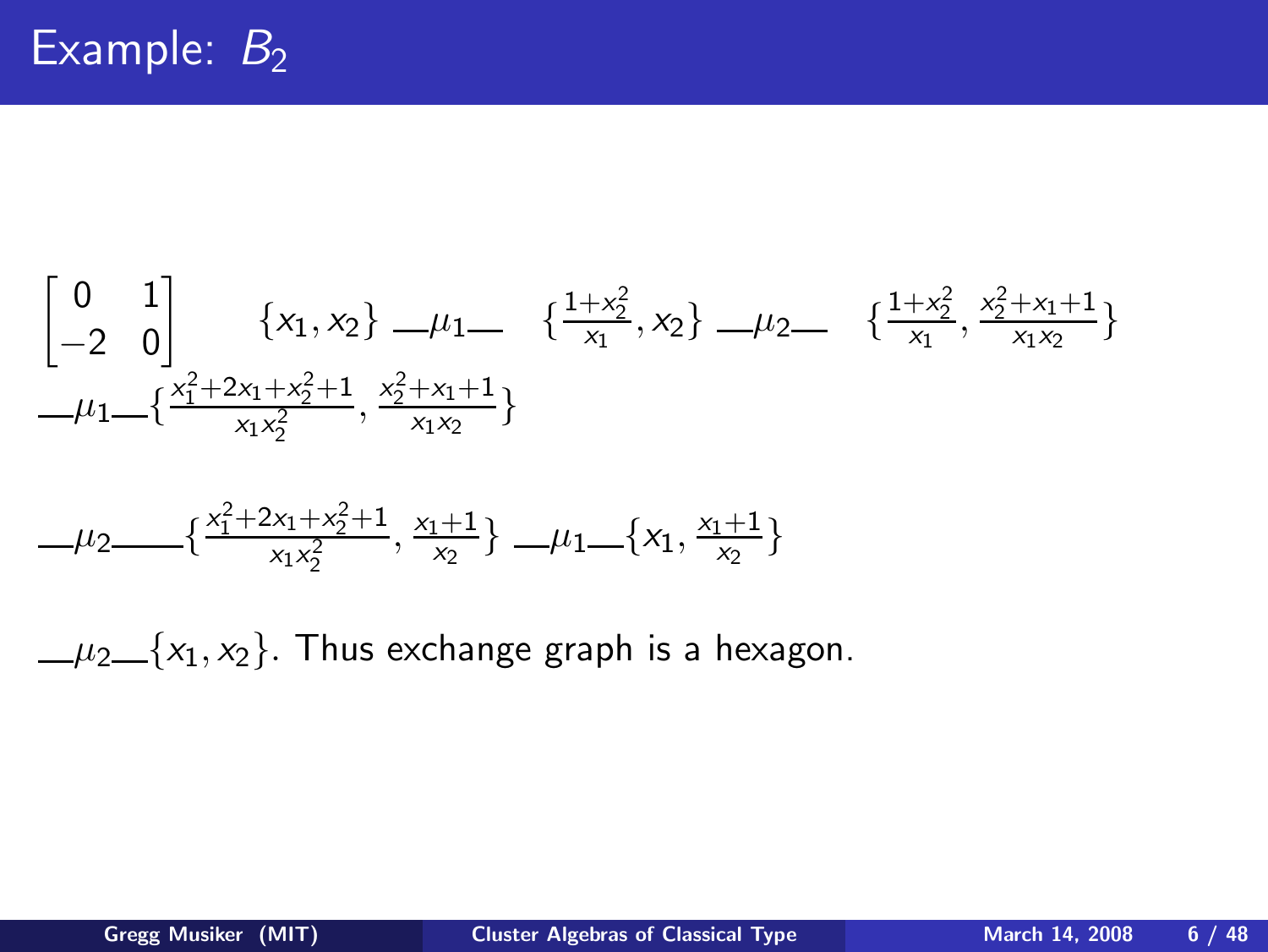#### Cluster Expansion Formulas

**Definition.** The union of all clusters is the set of *cluster variables*. These are generators of the cluster algebra A defined by seed  $\{x_1, x_2, \ldots, x_n\}, B$ .

Example: Cluster algebra with seed 
$$
\left(\{x_1, x_2\}, \begin{bmatrix} 0 & 1 \\ -2 & 0 \end{bmatrix} \right)
$$
 has cluster variables

$$
\Bigg\{x_1, x_2, \frac{1+x_2^2}{x_1}, \frac{x_2^2+x_1+1}{x_1x_2}, \frac{x_1^2+2x_1+x_2^2+1}{x_1x_2^2}, \frac{x_1+1}{x_2}\Bigg\}.
$$

Theorem. (The Laurent Phenomenon FZ 2001) Given any cluster algebra defined by initial seed  $({x_1, x_2, \ldots, x_m}, B)$ , all cluster variables of  $A(B)$ are Laurent polynomials in  $\{x_1, x_2, \ldots, x_m\}$  (with no coefficient  $x_{n+1}, \ldots, x_m$  in the denominator).

Thus we can write any cluster variable in the form  $x_\alpha = \frac{P_\alpha(x_1,...,x_m)}{x^{\alpha_1}...x^{\alpha_n}}$  $\frac{\alpha (x_1,...,x_m)}{x_1^{\alpha_1}...x_n^{\alpha_n}}$  where  $P_{\alpha}$  is a polynomial with integer coefficients.

Gregg Musiker (MIT) [Cluster Algebras of Classical Type](#page-0-0) March 14, 2008 7 / 48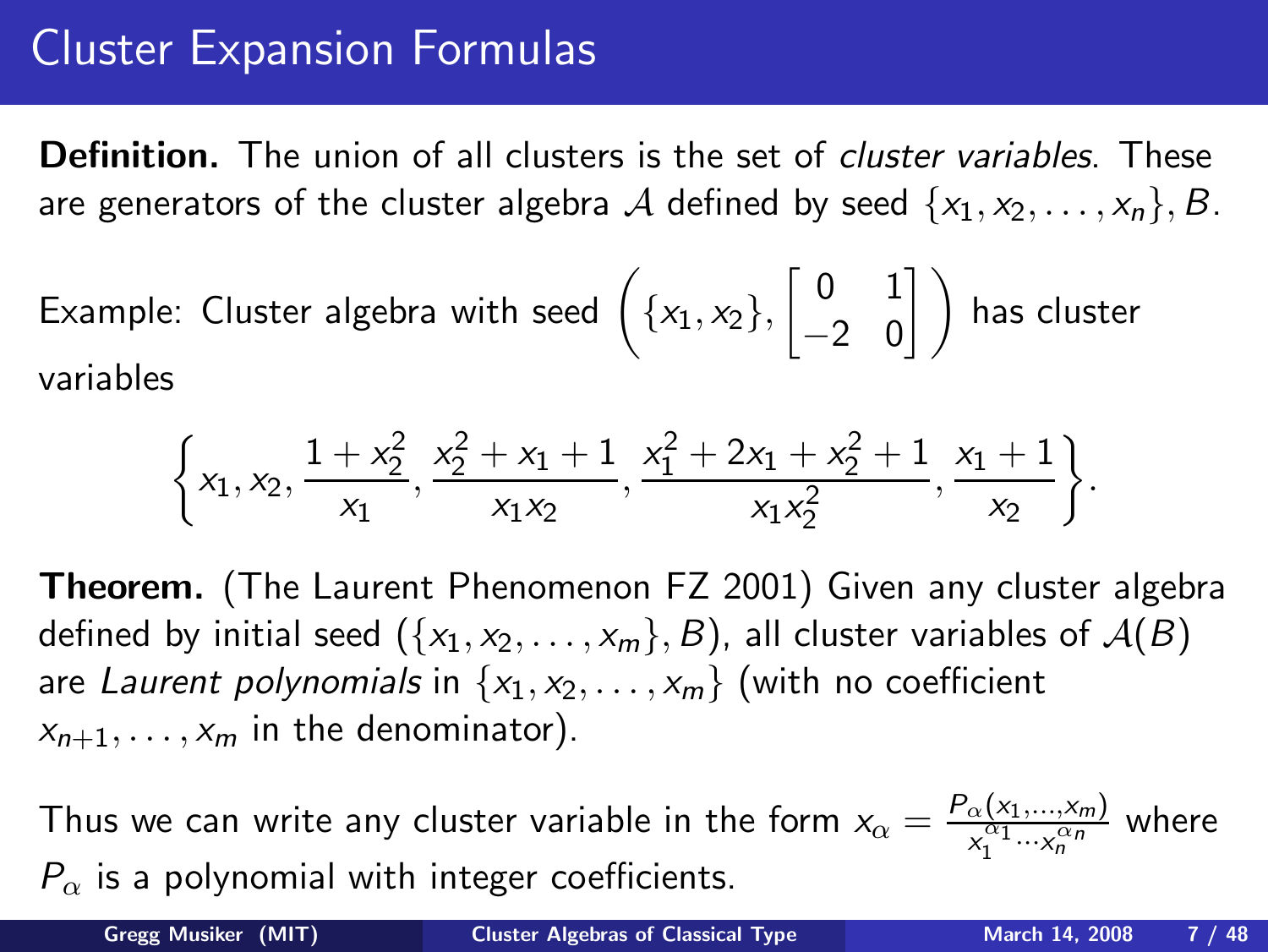**Definition.** A cluster algebra  $A(B)$  is of *finite type* if the corresponding set of cluster variables is finite.

**Definition.** The *bipartite* exchange matrix  $B_{\Phi}$  for root system  $\Phi$ , also called the Cartan counterpart, is constructed as follows:

1) Take the *Cartan Matrix*  $C_{\Phi}$  and replace its diagonal of 2's with zeros,

<span id="page-7-0"></span>2) Alter the signs of  $C_{\Phi}$  so that the resulting matrix is skew-symmetrizable with elements in columns having common signs.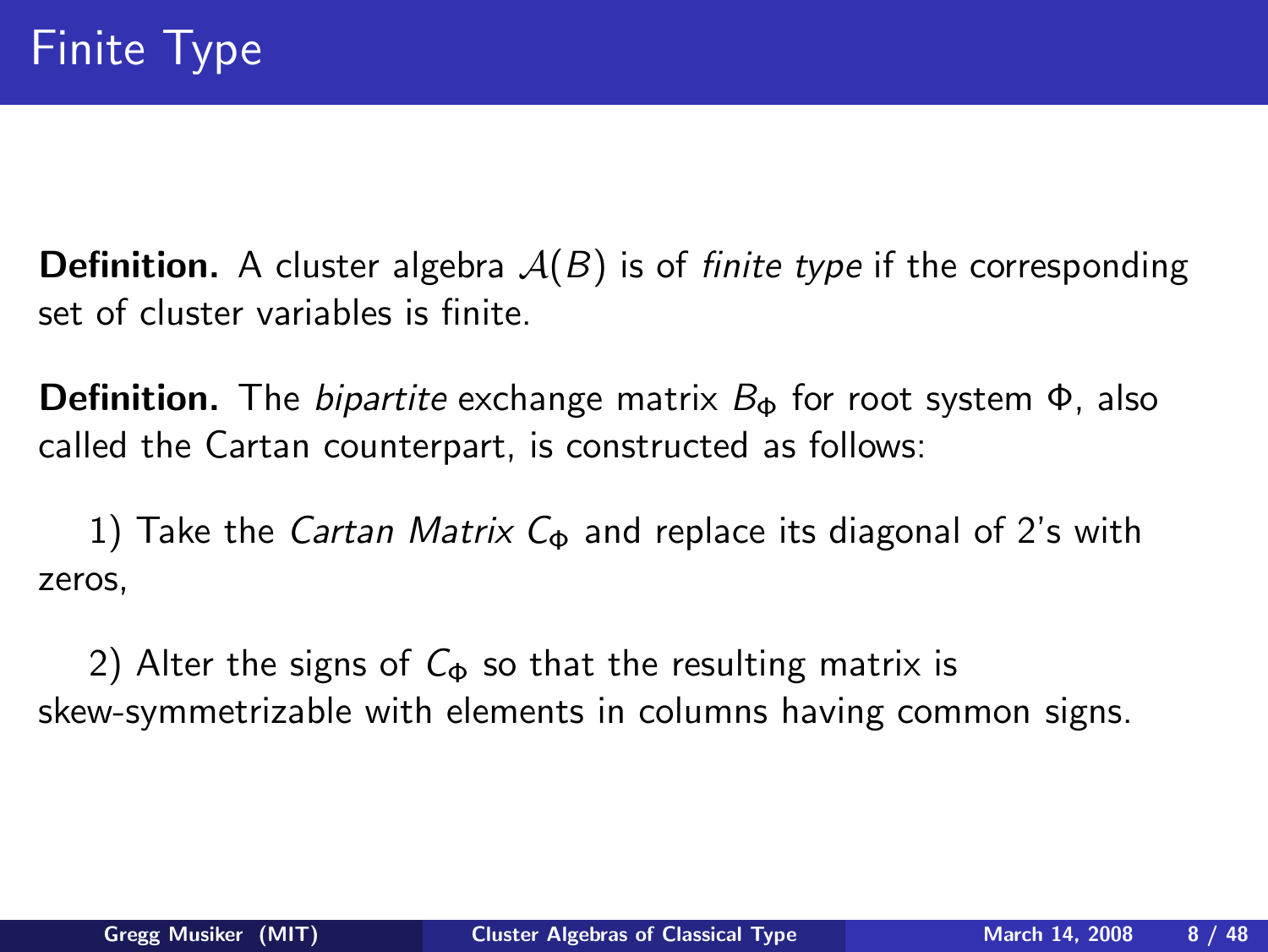**Theorem.** (FZ 2002) A cluster algebra is of finite type if and only if B is mutation equivalent to  $B_{\Phi}$  for a root system  $\Phi$ .

The non-initial cluster variables of the system are in bijection with the positive roots of  $\Phi$ . (In particular notation  $x_{\alpha}$  well defined in this case.) When the seed matrix is  $B_{\Phi}$ , the denominator vectors are in fact explicitly given by

$$
x_{\alpha} = \frac{P_{\alpha}(x_1, x_2, \dots, x_m)}{x_1^{\alpha_1} x_2^{\alpha_2} \cdots x_n^{\alpha_n}}
$$

where  $(\alpha_1, \ldots, \alpha_n)$  is a positive root, i.e. if  $s_1, \ldots, s_n$  are the simple roots of  $\Phi$ , then  $\alpha_1 \cdot s_1 + \cdots + \alpha_n \cdot s_n$  is a positive root of  $\Phi$ .

For cluster algebras of finite type, the coefficients of  $P_{\alpha}$  are *nonnegative* integers.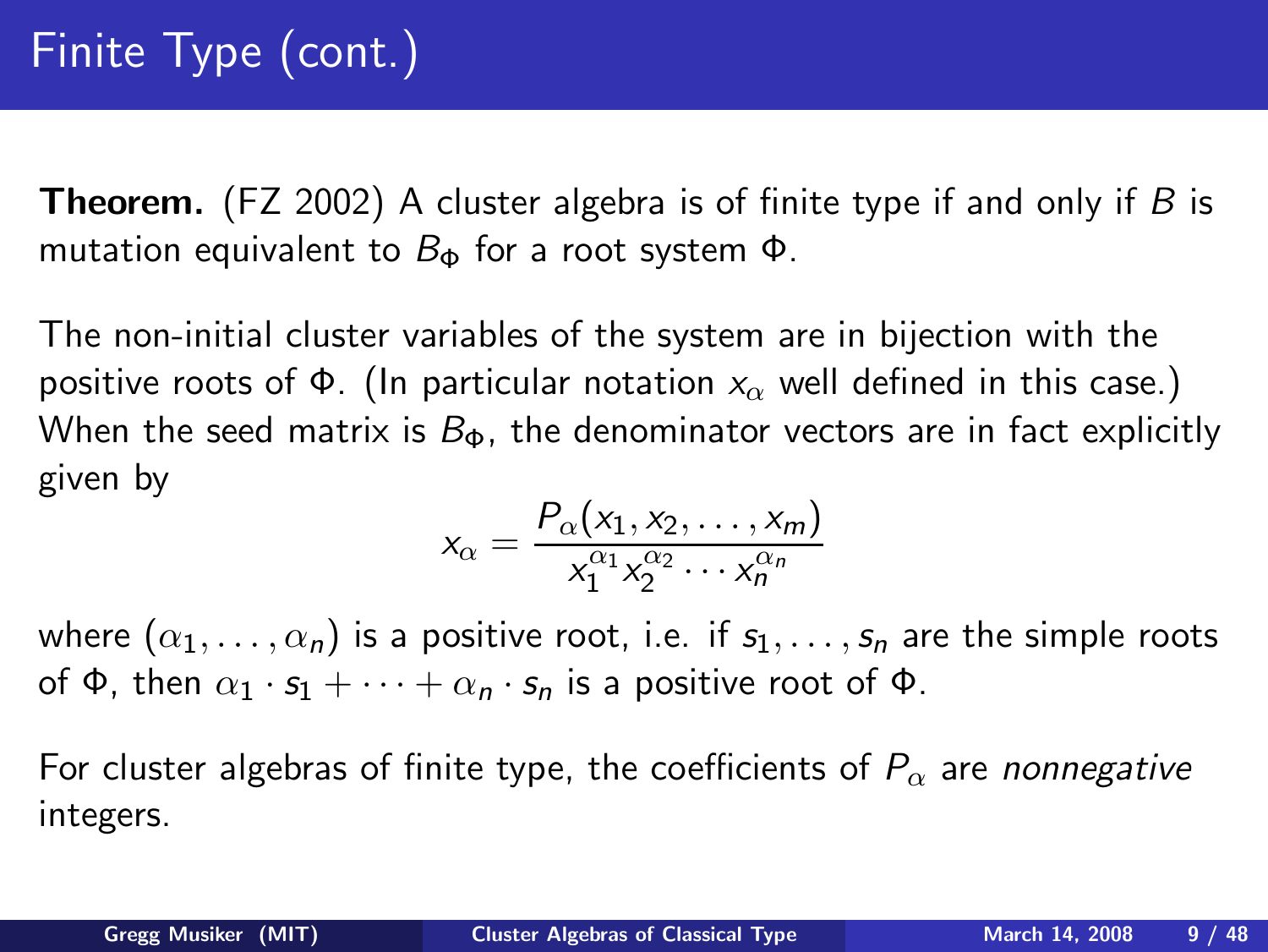#### Examples of  $B_{\Phi}$ 's

BA<sup>5</sup> = 0 1 0 0 0 −1 0 −1 0 0 0 1 0 1 0 0 0 −1 0 −1 0 0 0 1 0 BB<sup>5</sup> = 0 1 0 0 0 −2 0 −1 0 0 0 1 0 1 0 0 0 −1 0 −1 0 0 0 1 0 BC<sup>5</sup> = 0 2 0 0 0 −1 0 −1 0 0 0 1 0 1 0 0 0 −1 0 −1 0 0 0 1 0 BD<sup>5</sup> = 0 0 1 0 0 0 0 1 0 0 −1 −1 0 −1 0 0 0 1 0 1 0 0 0 −1 0 

For  $D_n$ , I use the indexing  $1, \overline{1}, 2, 3, 4, \ldots, (n-1)$ .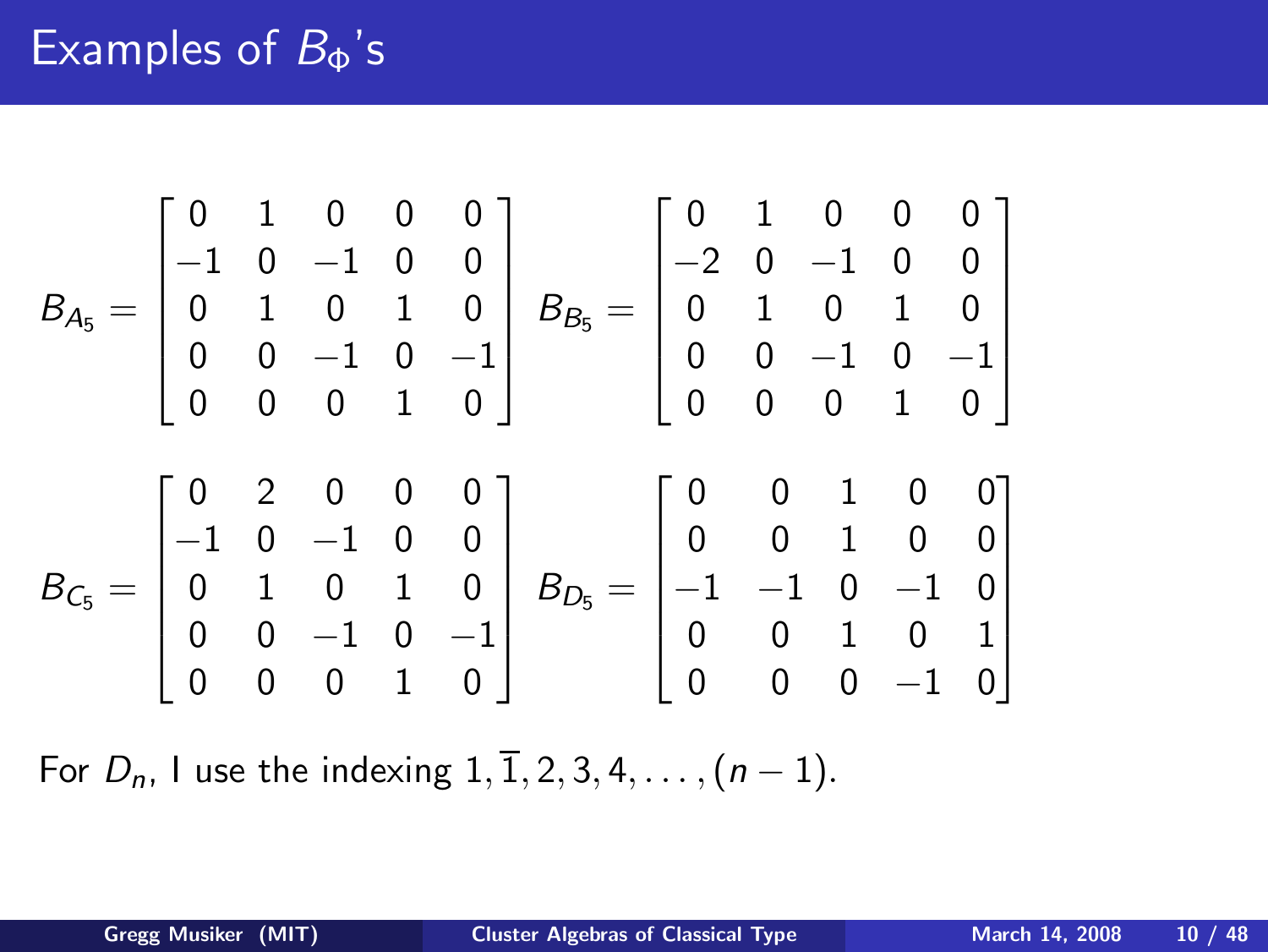#### Positivity Conjecture

Conjecture. (FZ 2001) Given any cluster variable

$$
x_{\alpha}=\frac{P_{\alpha}(x_1,\ldots,x_m)}{x_1^{\alpha_1}\cdots x_n^{\alpha_n}},
$$

the polynomial  $P_{\alpha}(x_1,\ldots,x_n)$  has *nonnegative* integer coefficients.

This conjecture is still wide open for general cluster algebras. Work of [Carroll-Price 2002] gave expansion formulas for case of Ptolemy algeras, examples of cluster algebras of type  $A_n$  with coefficients. [FZ 2002] proved positivity for finite type with bipartite seed. Positivity also proven for those cluster variables in cluster algebra with acyclic seed [Caldero-Reineke 2006] and cluster algebras arising from unpunctured surfaces [Schiffler-Thomas 2007]. Work of Schiffler-Thomas also includes expansion formulas.

A different approach to proving positivity for  $A(B_{\Phi})$  ( $\Phi$  classical) follows, yielding explicit combinatorial interpretations for expansions.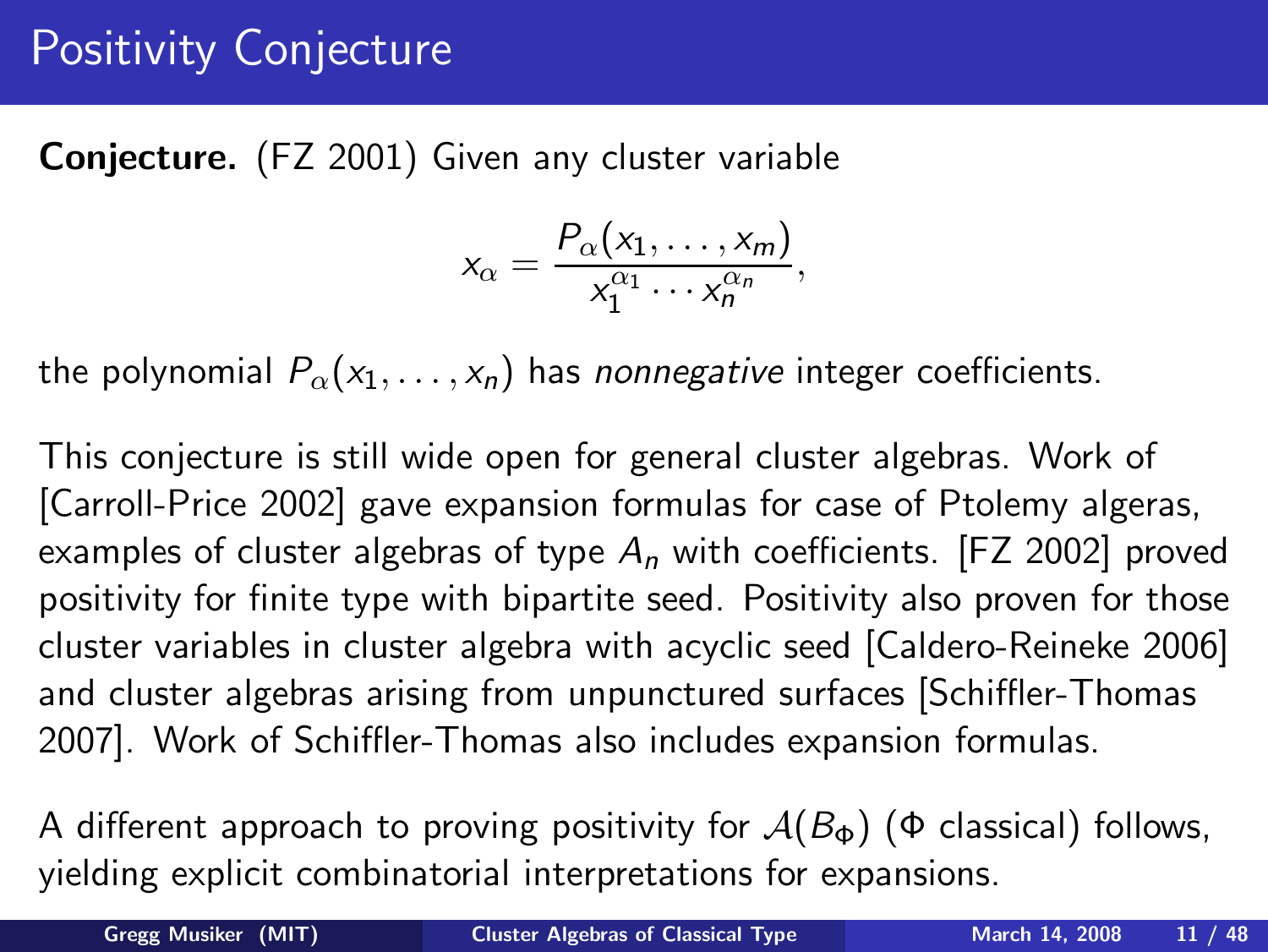Given a simple undirected graph  $G = (V, E)$ , a perfect matching  $M \subseteq E$ is a set of distinguished edges so that every vertex of  $V$  is covered exactly once.

We let the edges of our graph have weights  $w(e)$  which are each either 1 (unweighted) or some variable  $x_i$ .

The weight of a matching M is the product of the weights of the constituent edges, i.e.  $w(M) = \prod_{e \in M} w(e)$ .

**Definition.** The *perfect matching enumerator* of a weighted graph G is given by the polynomial

<span id="page-11-0"></span>
$$
P(G) = \sum_{M \text{ is a matching of } G} w(M).
$$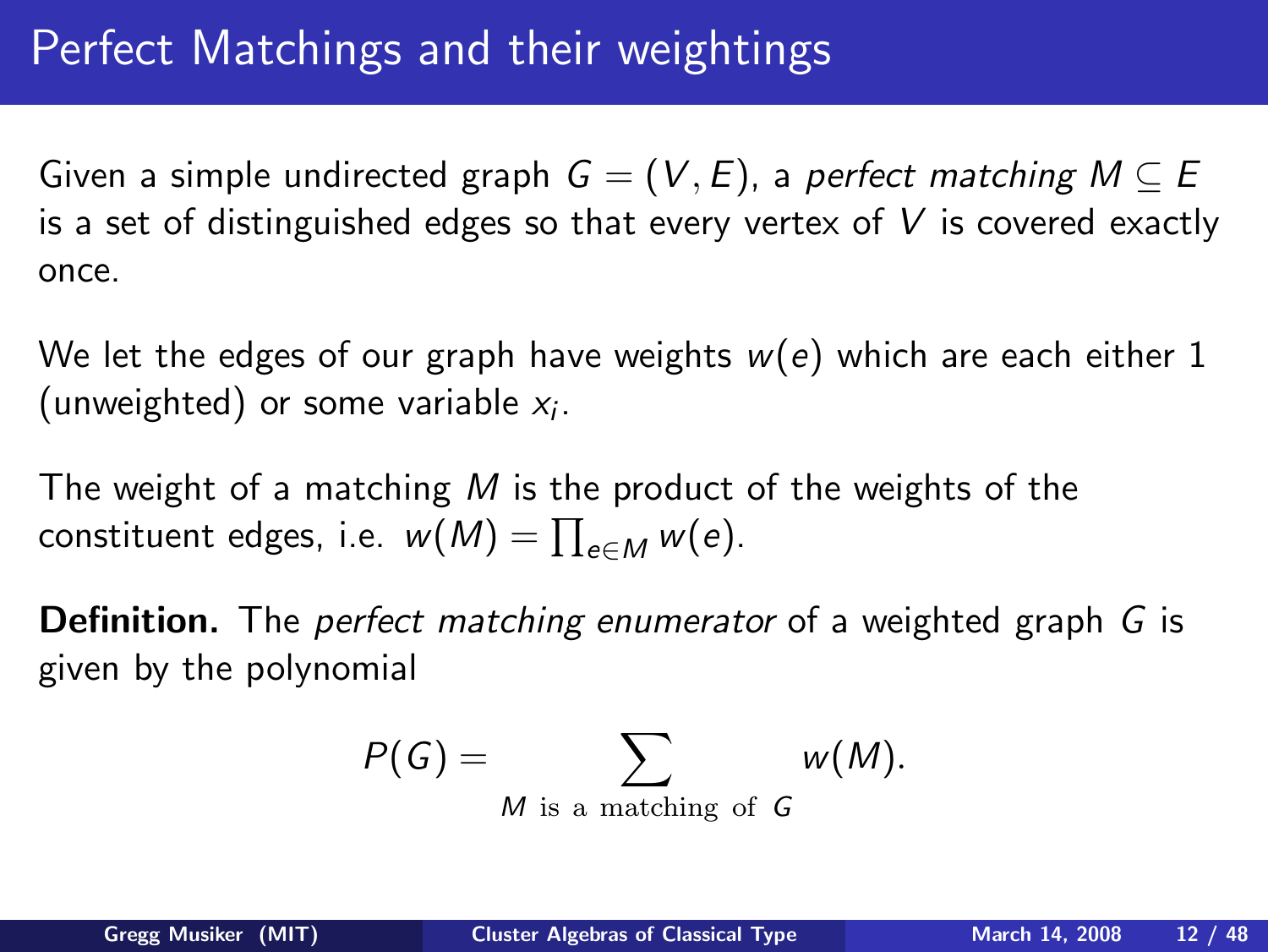# A Framework for Graph Theoretic Interpretations of Cluster Expansions

Notice that starting with a seed  $\{x_1, \ldots, x_n\}$ , B that there are n elementary exchanges, which lead to cluster variables of the form

Binomial
$$
(x_1, ..., \hat{x_k}, ..., x_n)
$$
  
 $x_k$ 

If the corresponding Binomial has degree  $d$ , then the cluster variable  $x_{s_k} = \frac{P_{s_k}(x_1,...,x_n)}{x_k}$  $\frac{f_1,...,x_n}{x_k}$  can be expressed as  $\frac{P(T_k)}{x_k}$  where graph  $T_k$  is a weighted cycle graph of even length, which is greater than or equal to 2d.

We wish to generalize this interpretation to other positive roots  $\alpha$ .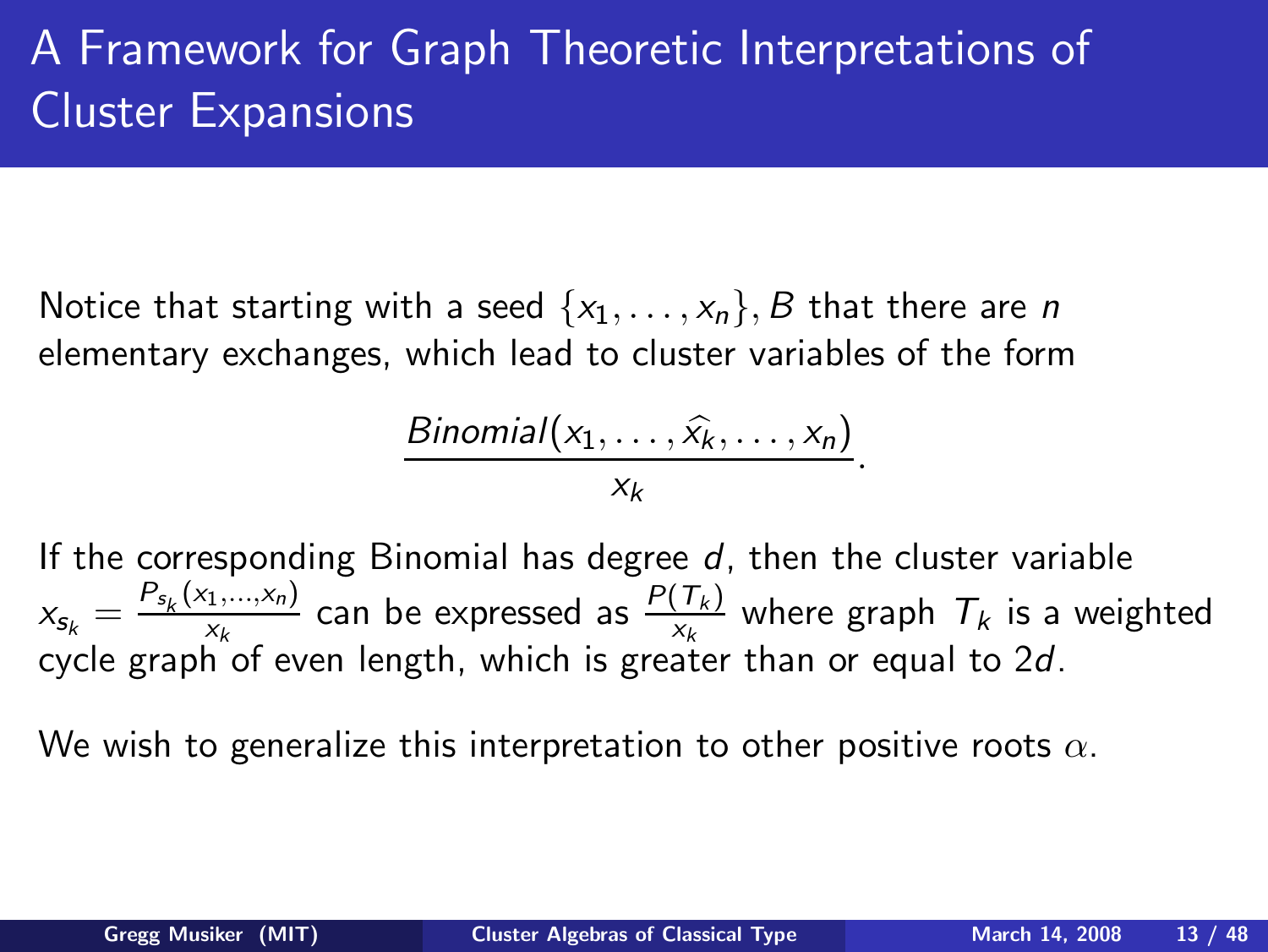**Theorem.** (M 2007) For every classical root system there exists a family of graphs  $\mathcal{G}_\Phi=\{ \mathsf{G}_\alpha\}_{\alpha\in \Phi_+}$  such that  $\mathsf{x}_\alpha$ , the cluster variable of  $\mathcal{A}(B_\Phi)$ corresponding to  $\alpha \in \Phi_+$ , can be expressed as

$$
x_{\alpha}=\frac{P_{G_{\alpha}}(x_1,\ldots,x_n)}{x_1^{\alpha_1}\cdots x_n^{\alpha_n}}.
$$

Further, we will construct the graphs in a very simple manner using the tiles  $T_k$ .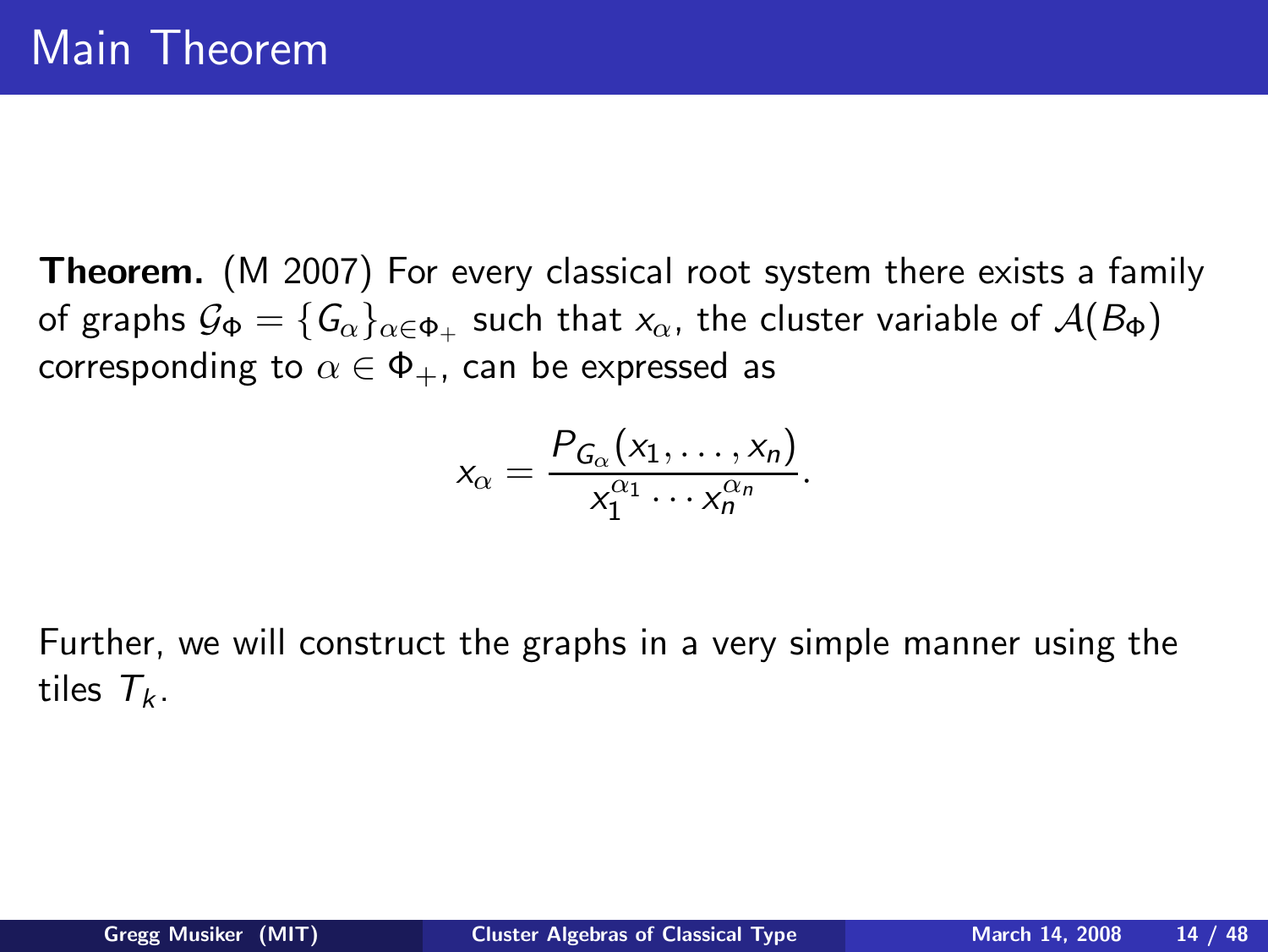#### Tiles for the four classical types

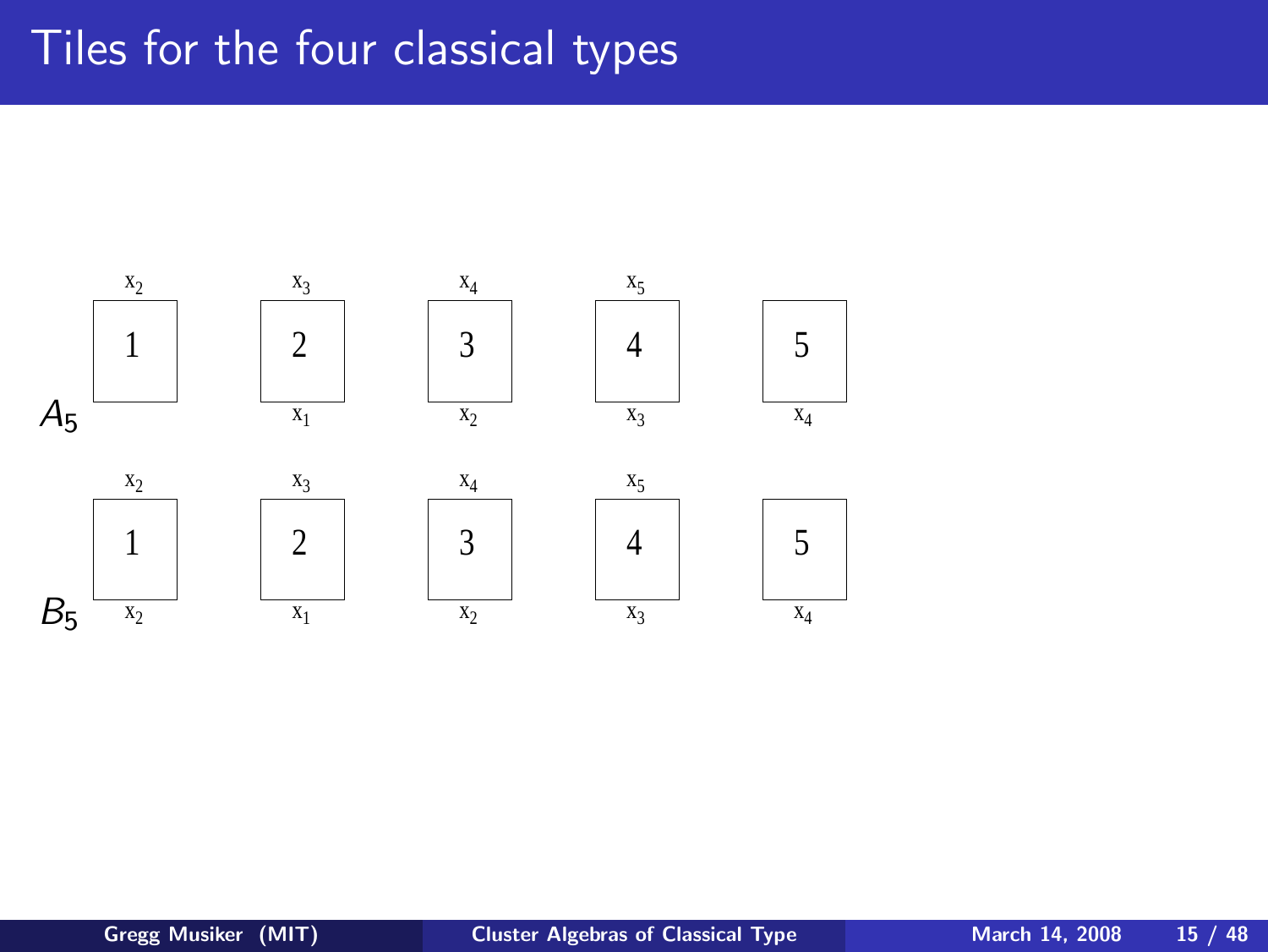#### Tiles for the four classical types (cont.)



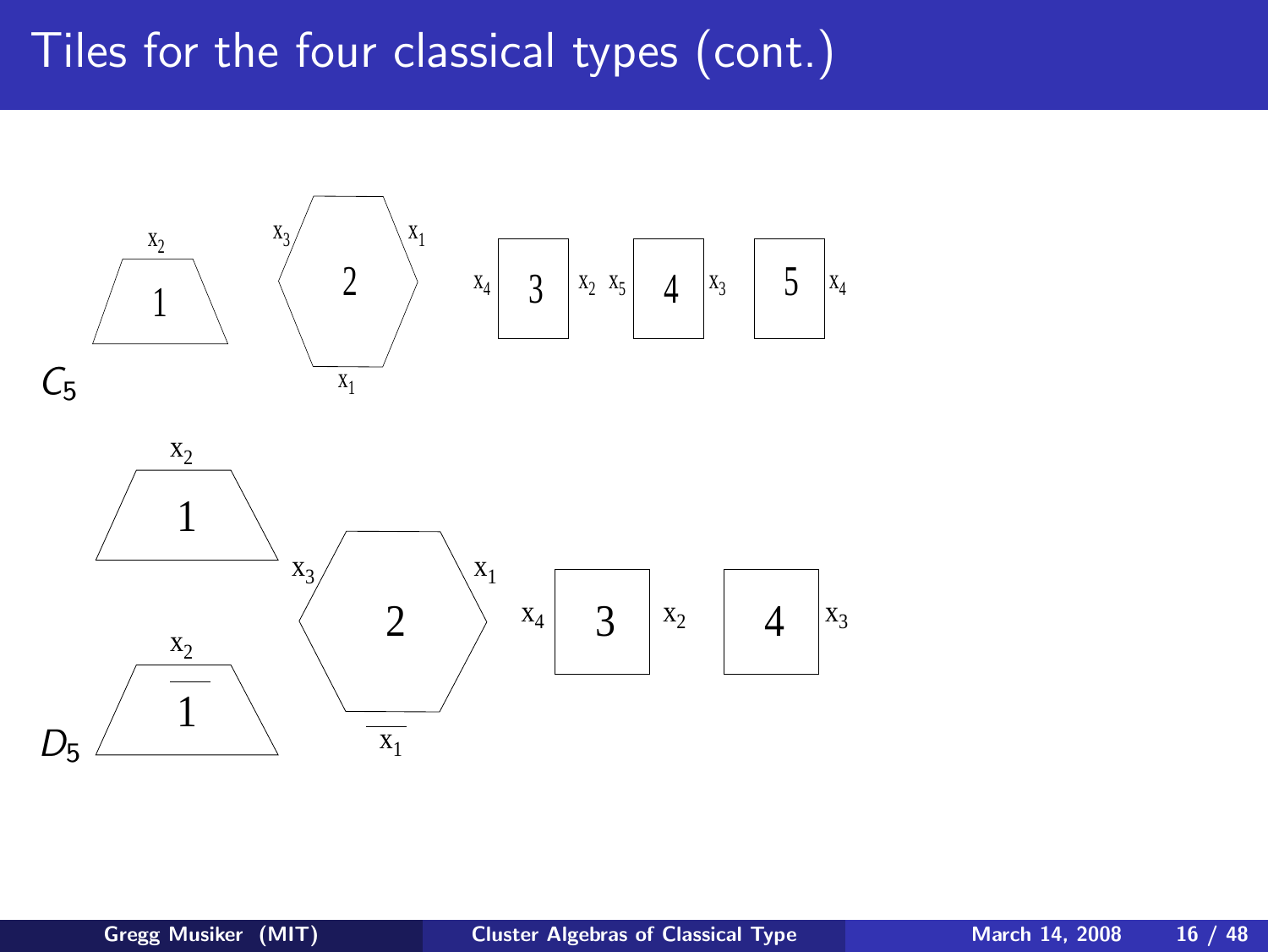We will construct the graphs  $G_{\alpha}$  for other cluster variables  $x_{\alpha}$  (for  $\alpha$  a positive root of  $\Phi$ ) by gluing together these tiles.

**Example:**  $A_n$ , positive roots look like  $(0, \ldots, 0, 1, 1, \ldots, 1, 0, \ldots, 0) = s_a + \cdots + s_b.$ 

We glue tiles  $T_a$  through  $T_b$  together horizontally.

<span id="page-16-0"></span>
$$
\mathsf{G}_{\alpha}=\begin{array}{|c|c|c|}\hline \rule{0pt}{1em} a & \rule{0pt}{2.2pt} a+1 & \rule{0pt}{2.2pt} a+2 & \bullet\bullet\bullet\end{array}\begin{array}{|c|c|c|}\hline \rule{0pt}{2em} b & \rule{0pt}{2.2pt} \\\hline \rule{0pt}{2.2pt} b & \rule{0pt}{2.2pt} \\\hline \rule{0pt}{2.2pt} b & \rule{0pt}{2.2pt} \\\hline \rule{0pt}{2.2pt} b & \rule{0pt}{2.2pt} \\\hline \rule{0pt}{2.2pt} b & \rule{0pt}{2.2pt} \\\hline \rule{0pt}{2.2pt} b & \rule{0pt}{2.2pt} \\\hline \rule{0pt}{2.2pt} b & \rule{0pt}{2.2pt} \\\hline \rule{0pt}{2.2pt} b & \rule{0pt}{2.2pt} \\\hline \rule{0pt}{2.2pt} b & \rule{0pt}{2.2pt} \\\hline \rule{0pt}{2.2pt} b & \rule{0pt}{2.2pt} \\\hline \rule{0pt}{2.2pt} b & \rule{0pt}{2.2pt} \\\hline \rule{0pt}{2.2pt} b & \rule{0pt}{2.2pt} \\\hline \rule{0pt}{2.2pt} b & \rule{0pt}{2.2pt} \\\hline \rule{0pt}{2.2pt} b & \rule{0pt}{2.2pt} \\\hline \rule{0pt}{2.2pt} b & \rule{0pt}{2.2pt} \\\hline \rule{0pt}{2.2pt} b & \rule{0pt}{2.2pt} \\\hline \rule{0pt}{2.2pt} b & \rule{0pt}{2.2pt} \\\hline \rule{0pt}{2.2pt} b & \rule{0pt}{2.2pt} \\\hline \rule{0pt}{2.2pt} b & \rule{0pt}{2.2pt} \\\hline \rule{0pt}{2.2pt} b & \rule{0pt}{2.2pt} \\\hline \rule{0pt}{2.2pt} b & \rule{0pt}{2.2pt} \\\hline \rule{0pt}{2.2pt} b & \rule{0pt}{2.2pt} \\\hline \rule{0pt}{2.2pt} b & \rule{0pt}{2.2pt} \\\hline \rule{0pt}{2.2pt} b & \rule{0pt}{2.2pt} \\\hline
$$

Cluster variable  $x_{\alpha} = \frac{P(G_{\alpha})}{x_{\alpha}x_{\alpha+1}...}$  $\frac{P(\mathsf{u}_\alpha)}{X_\alpha X_{a+1}\cdots X_b}$  where  $P(G_\alpha)$  is the perfect matching enumerator.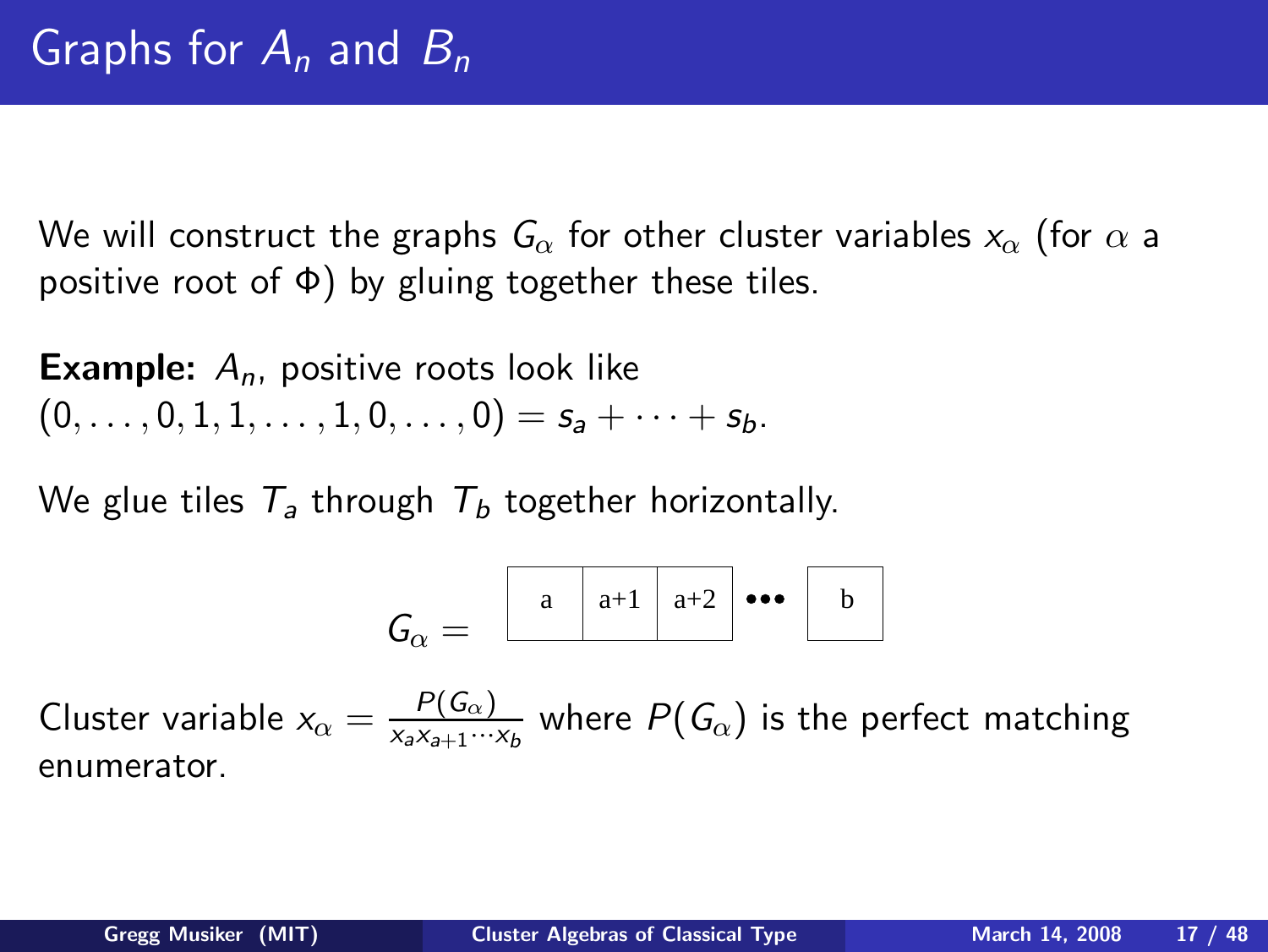**Example:**  $B_n$ , positive roots are of the form  $s_a + \cdots + s_b$  as in the  $A_n$ case, or

$$
s_a + s_{a-1} + \cdots + s_2 + s_1 + s_2 + \cdots + s_b
$$

with  $a \leq b$ .

We again glue tiles together horizontally in this order.

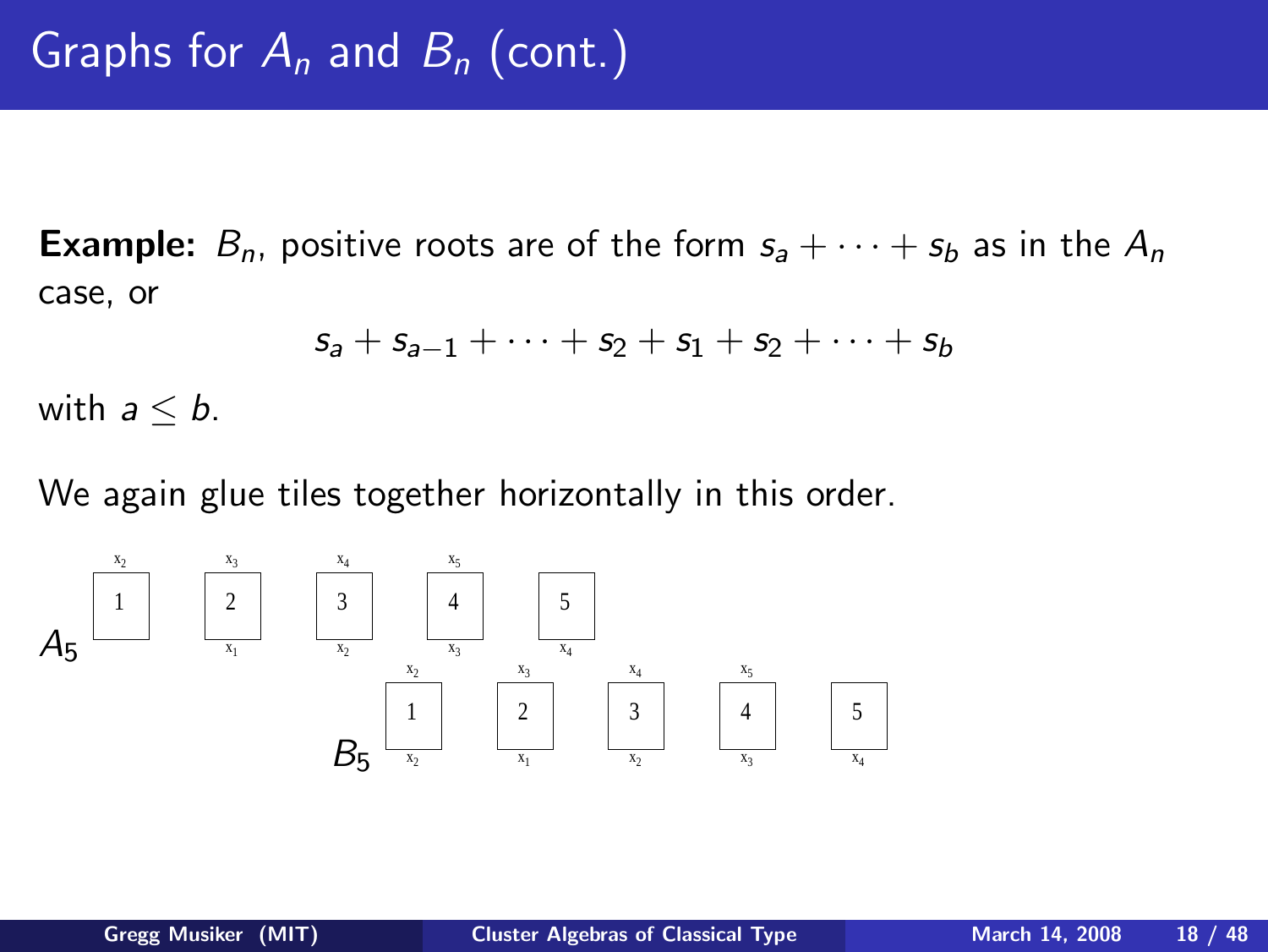#### Graphs for  $A_n$  and  $B_n$  (cont.)

 $A<sub>5</sub>$ 

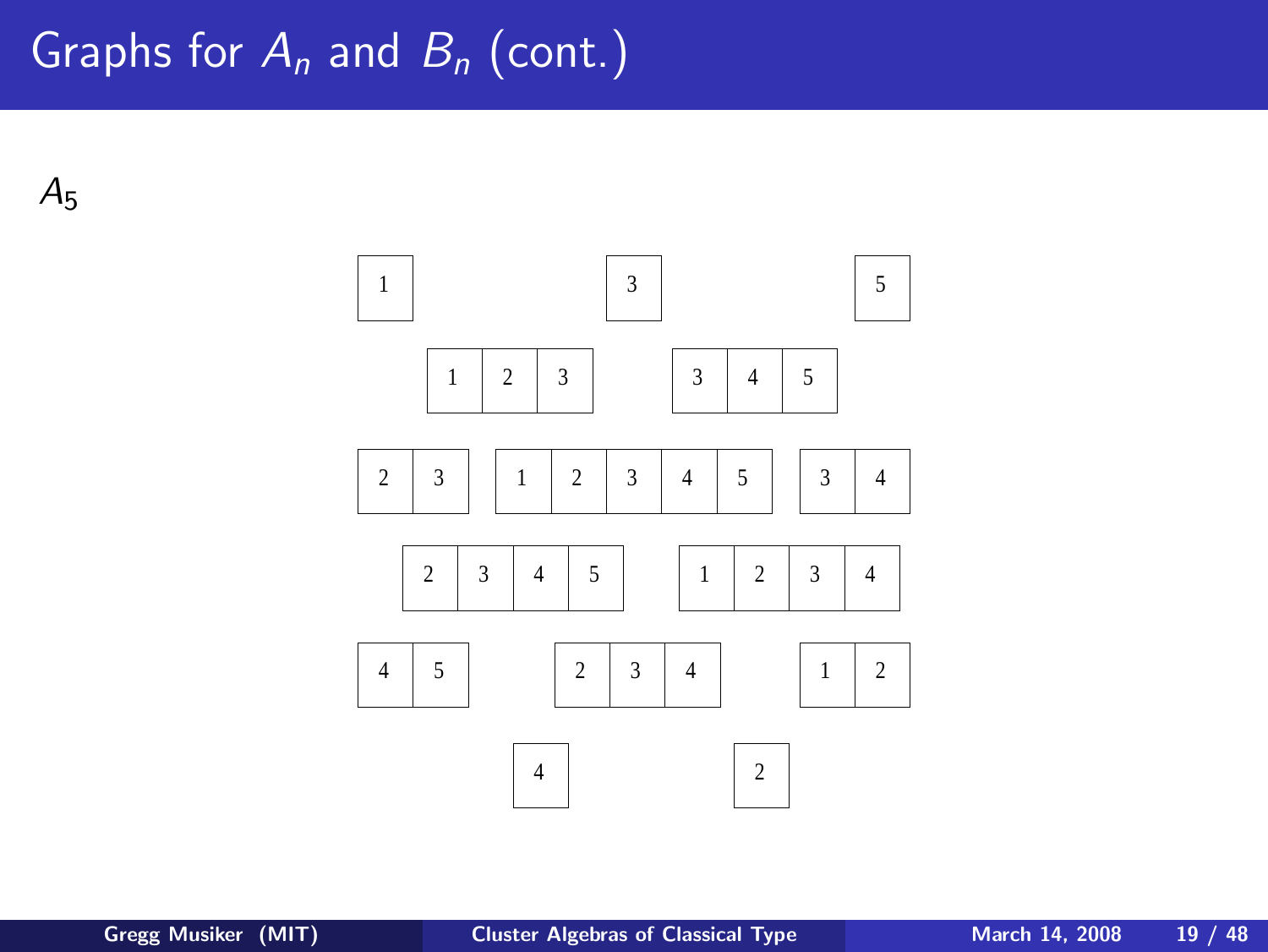$B_3$  folds onto  $A_5$  (Take right-half including middle)

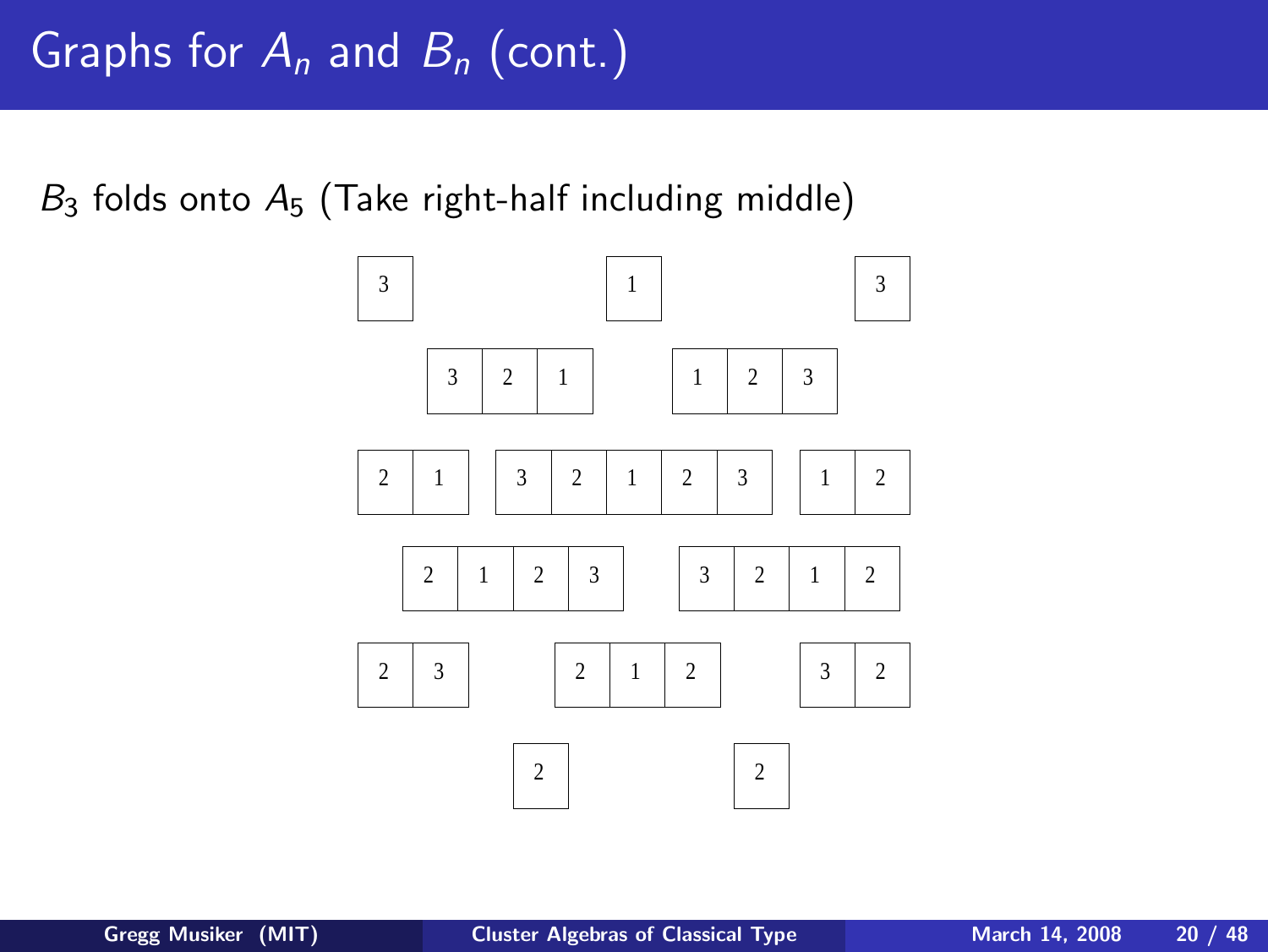Not only is this lattice a useful visualization of the set of cluster variables, it also provides a helpful graphical description of the proof.

In particular, what I have drawn are also known as the layers of the bipartite belt.

Since matrices  $B_{\Phi}$  are bipartite (in fact stratified by odds versus evens), we can mutate all odd indicies independently, followed by a mutation of all even indicies.

The mutated matrix will always be  $\pm B_{\Phi}$  at the end of a row.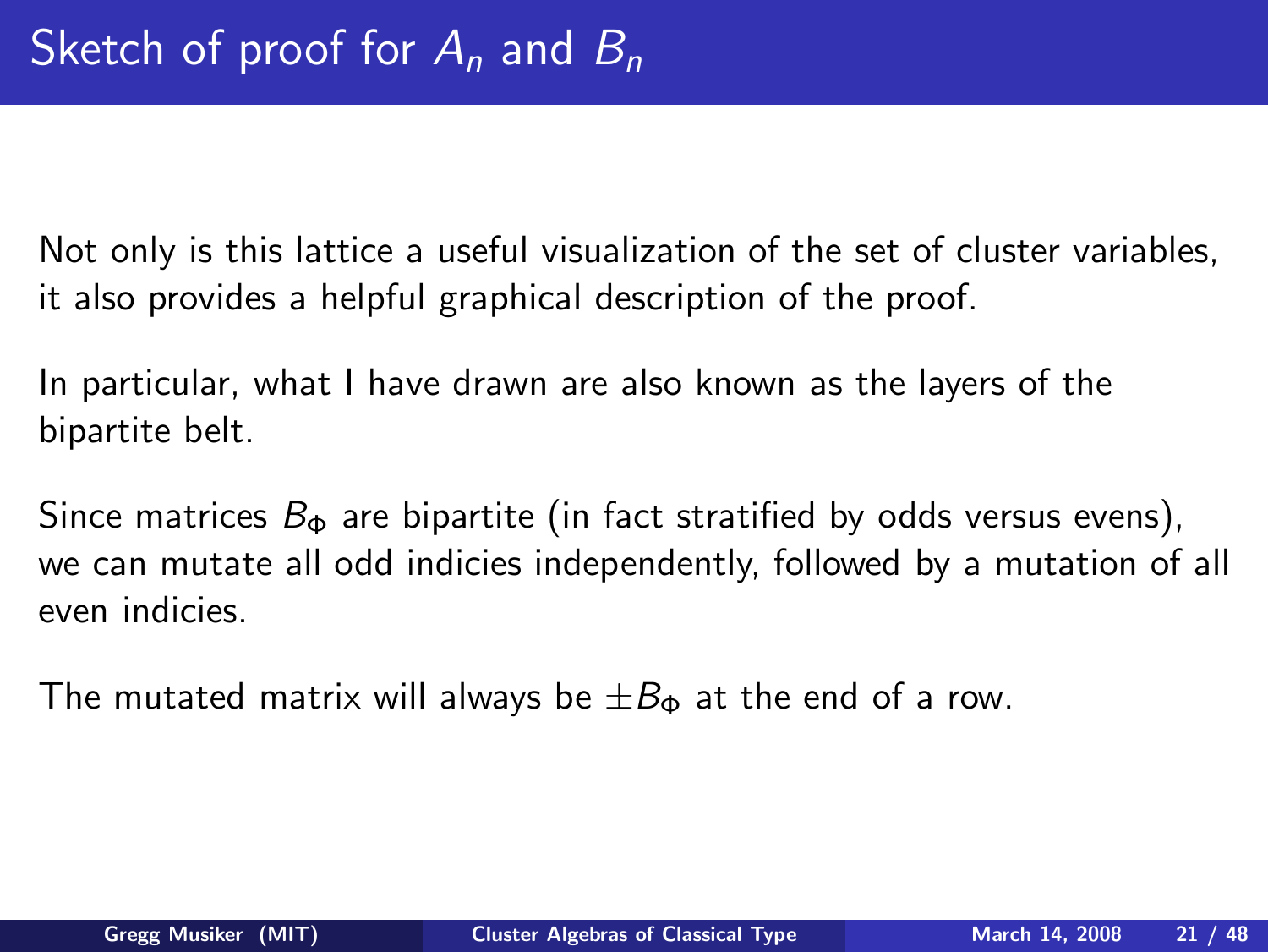Thus, these lattices are frieze patterns defined completely by the diamond condition.



$$
P(\sqrt{\frac{1}{3}+15})P(\sqrt{\frac{1}{3}+15+15}) = P(\sqrt{\frac{1}{3}+15})P(\sqrt{\frac{1}{3}+15+15}) + x_1x_2x_3^2x_4^2x_5^2x_6x_7
$$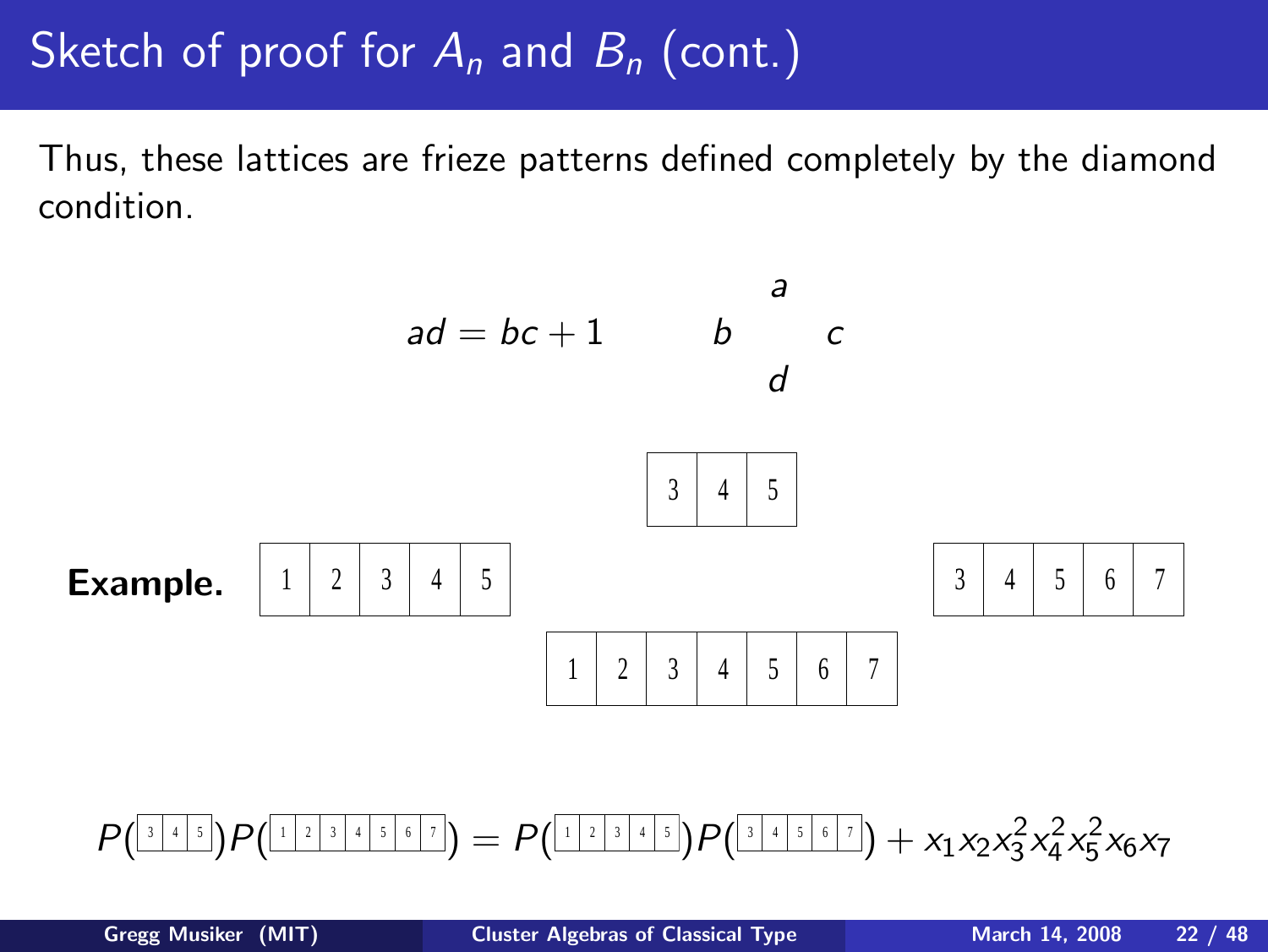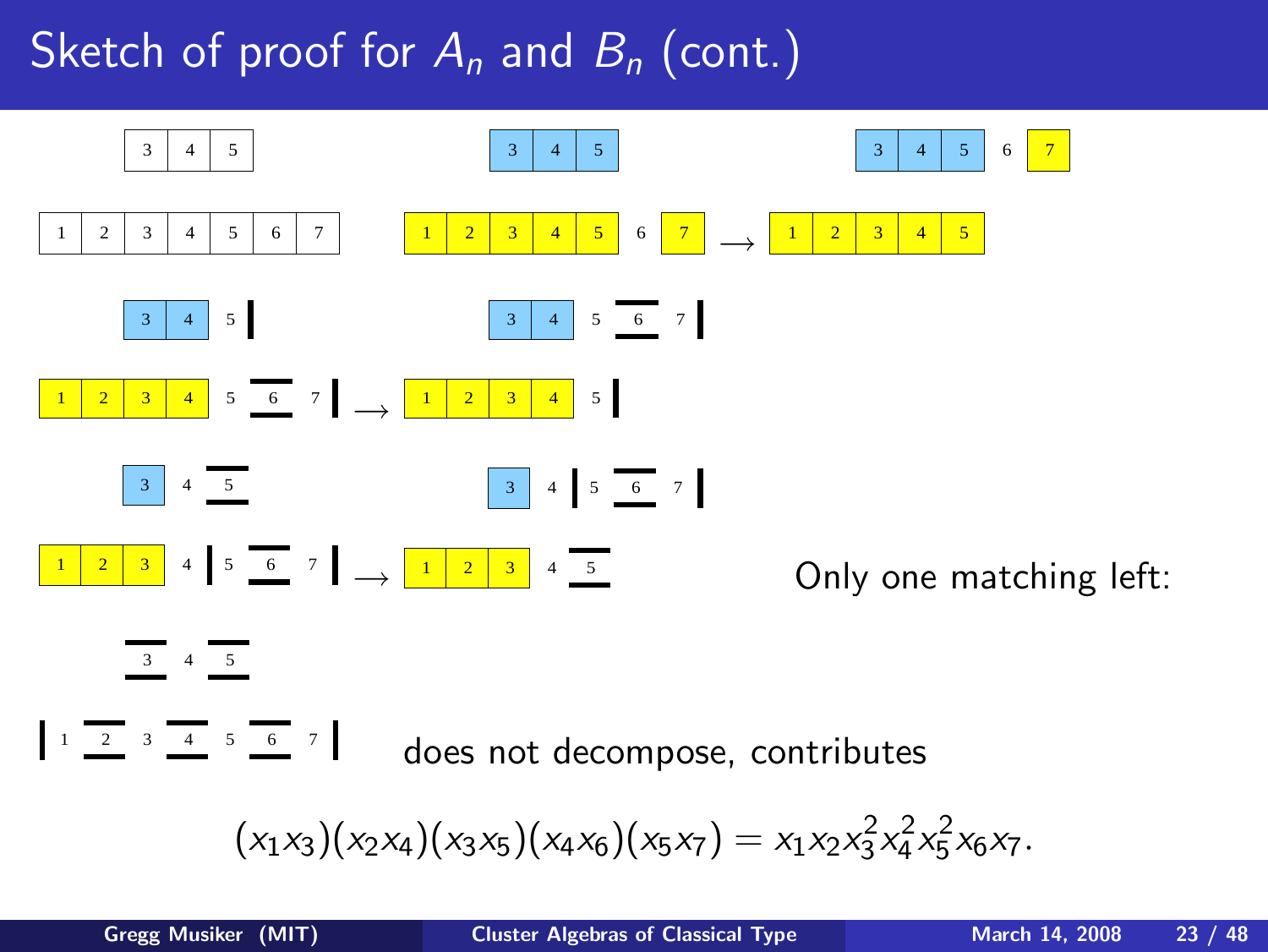Thus, these lattices are frieze patterns defined completely by the diamond condition.



$$
P(\sqrt{\frac{1}{3}+15})P(\sqrt{\frac{1}{3}+15+15}) = P(\sqrt{\frac{1}{3}+15})P(\sqrt{\frac{1}{3}+15+15}) + x_1x_2x_3^2x_4^2x_5^2x_6x_7
$$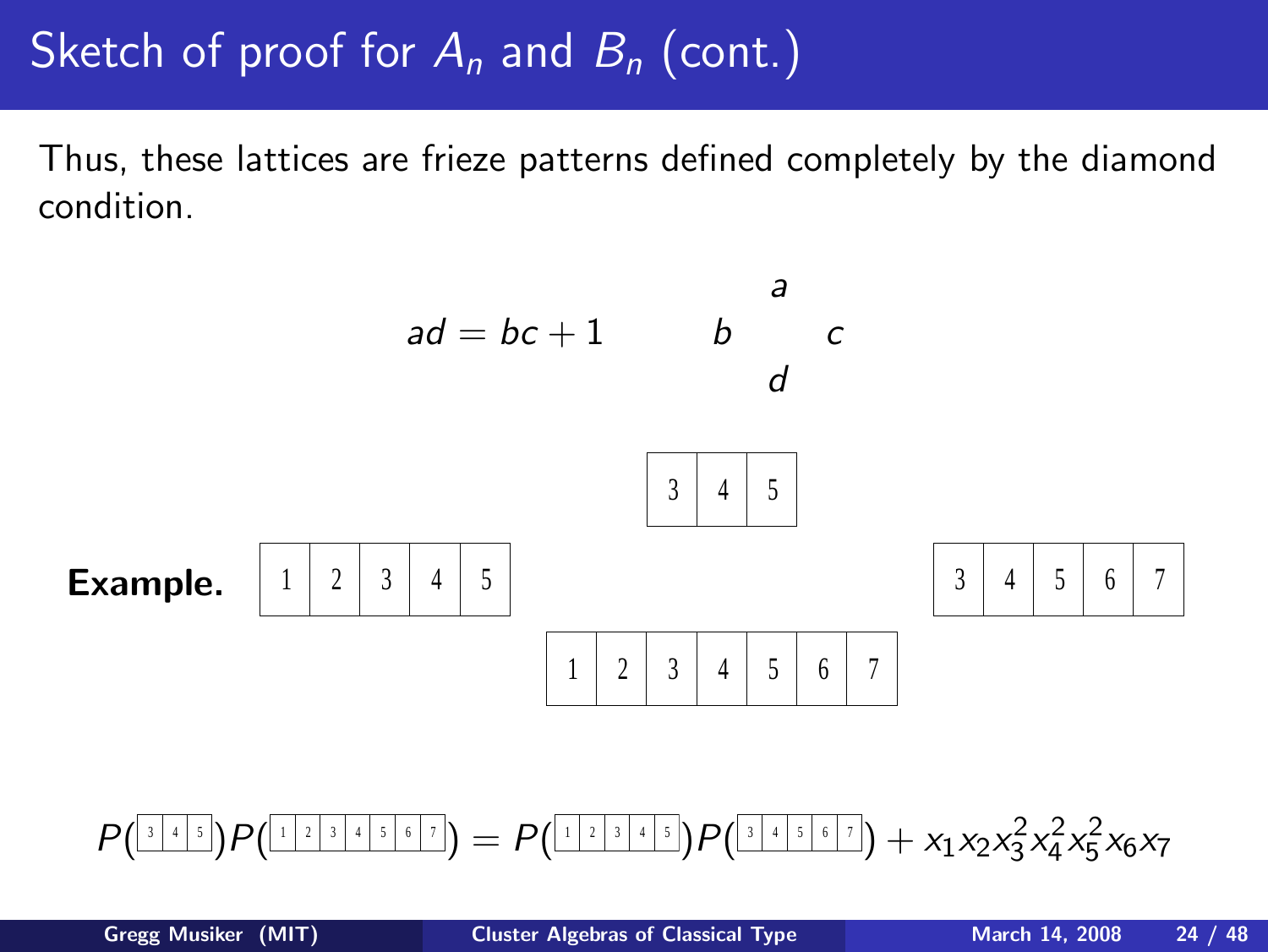Secondly, to avoid boundary behavior, we use excision.



In  $A_5$ , we let  $x_6 = 1$ ,  $x_7 = 0$ ,  $x_8 = -1$ , and pattern continues with  $x_9 = -x_5$ ,  $x_{10} = -x_4$ , ..., thereby obtaining

$$
\frac{P(\frac{[1 \ 2 \ 3 \ 4 \ 4 \ 5 \ 6 \ 7)}{1 \times 1 \times 2 \times 3 \times 4}]}{P(\frac{[1 \ 2 \ 2 \ 3 \ 4 \ 4 \ 5 \ 6 \ 7)}{1 \times 1 \times 2 \times 3 \times 4}]} = \lim_{y_0 \to 0} \frac{P(\frac{[1 \ 2 \ 2 \ 3 \ 4 \ 5 \ 6 \ 7 \ 7)}{1 \times 1 \times 4}]}{P(\frac{[3 \ 4 \ 5 \ 6 \ 7 \ 7 \ 7 \ 8 \ 7 \times 4)}{1 \times 1 \times 4}]} = \lim_{y_0 \to 0} \frac{P(\frac{[3 \ 4 \ 5 \ 6 \ 7 \ 7)}{1 \times 1 \times 4}]}{x_3 x_4 (1)(y_0)(-1)}
$$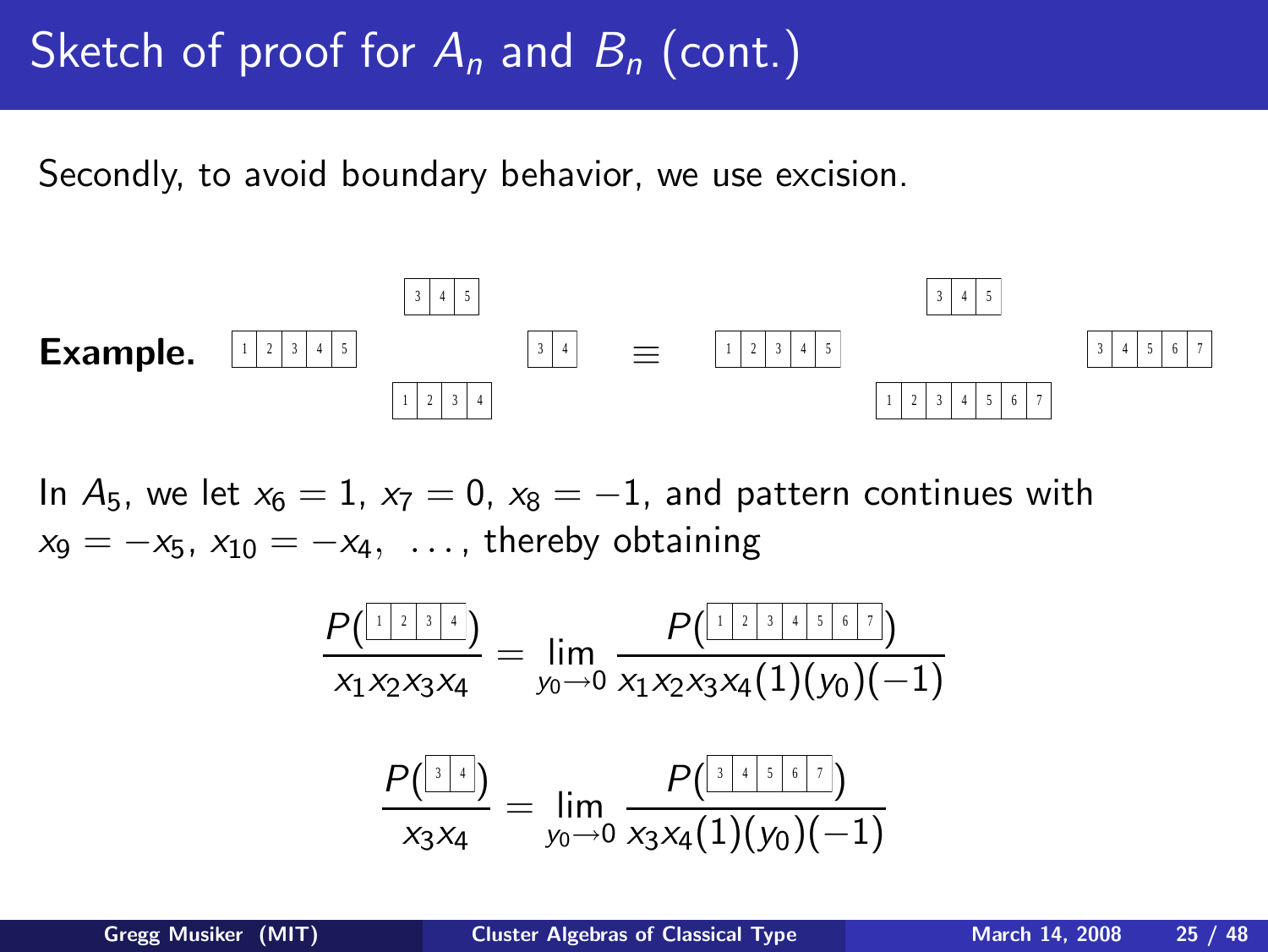$C_4$  After mutating with respect to  $x_1$  and  $x_3$  ( $x_2$  and  $x_4$ ), we obtain

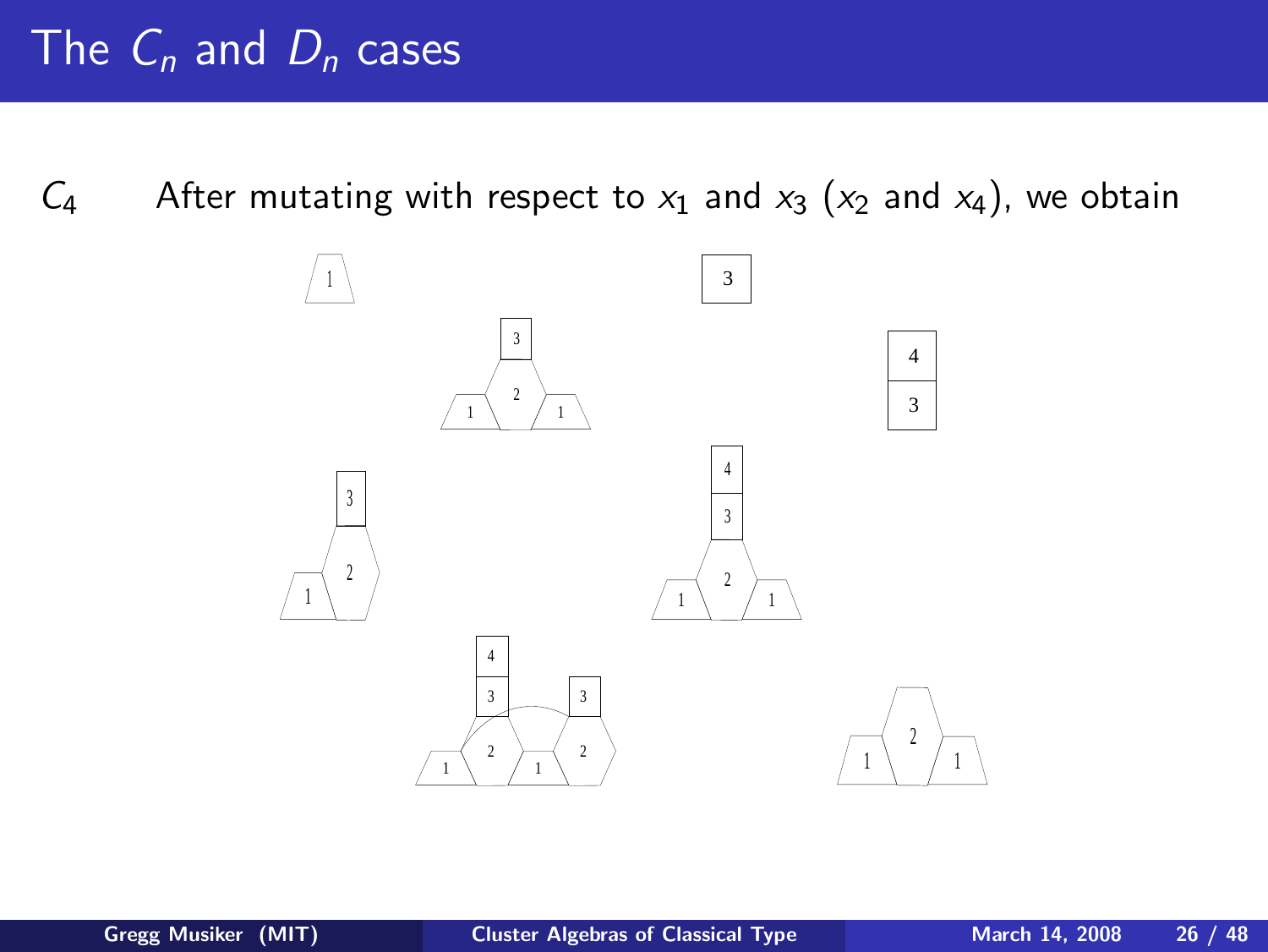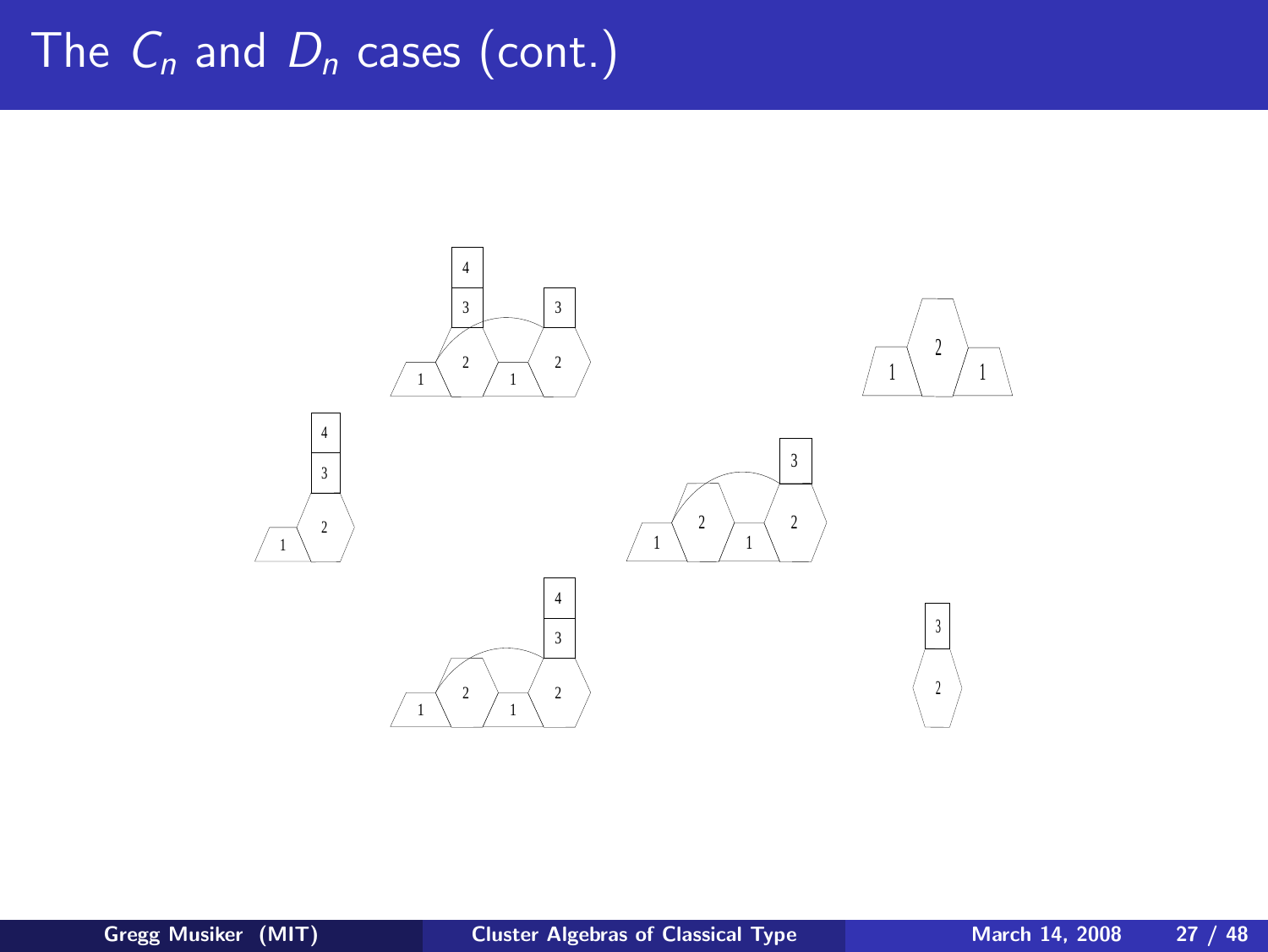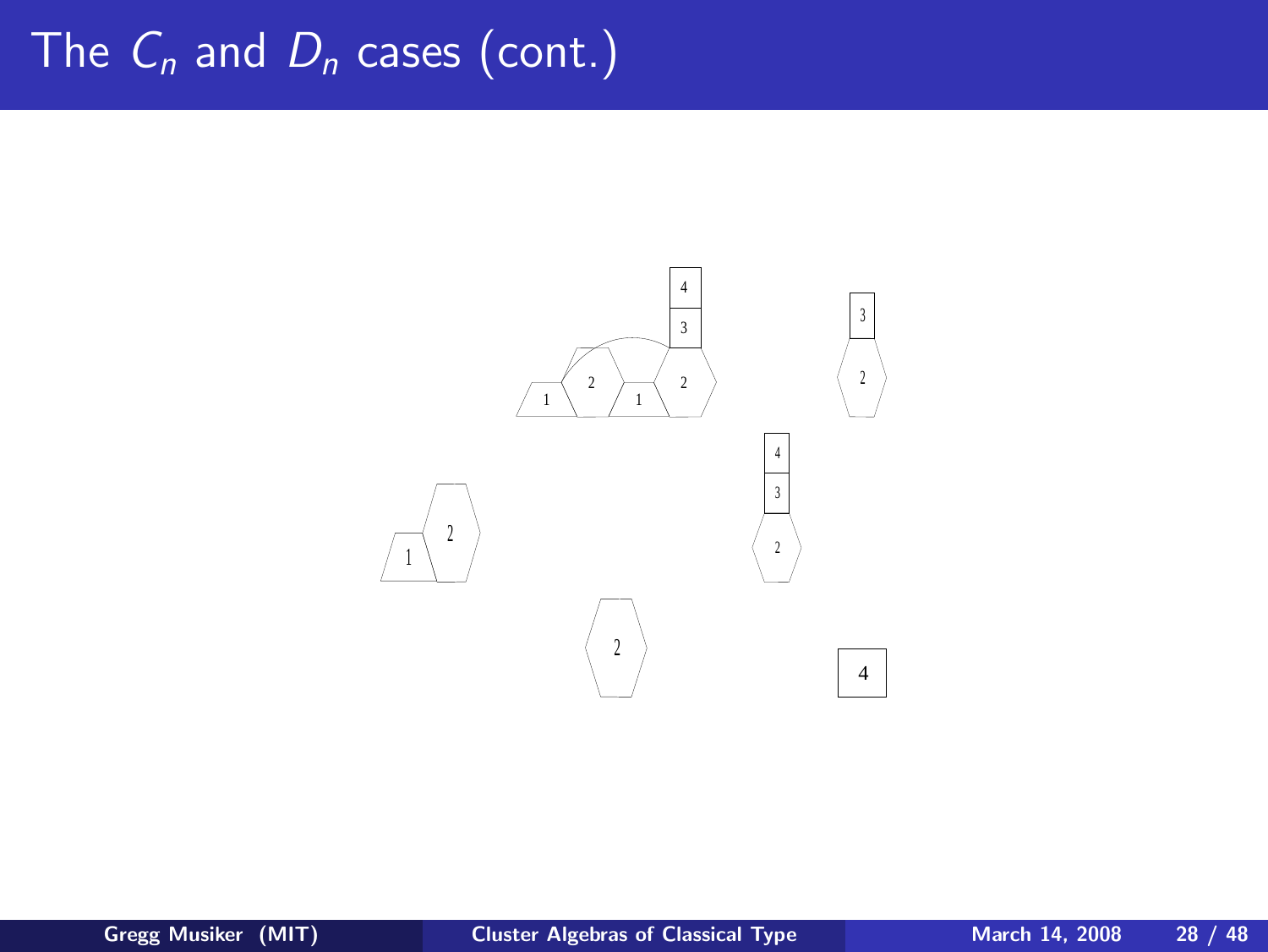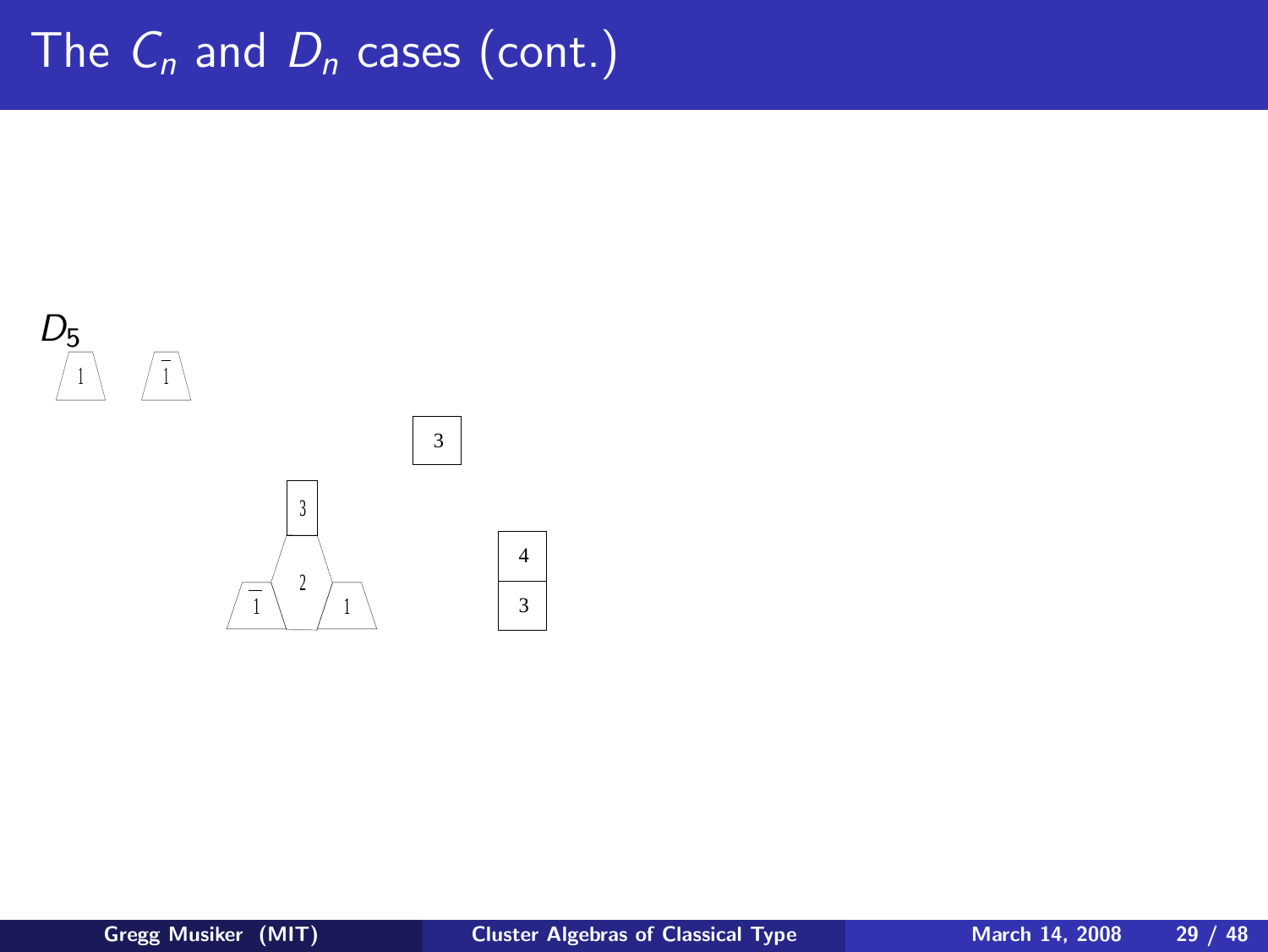

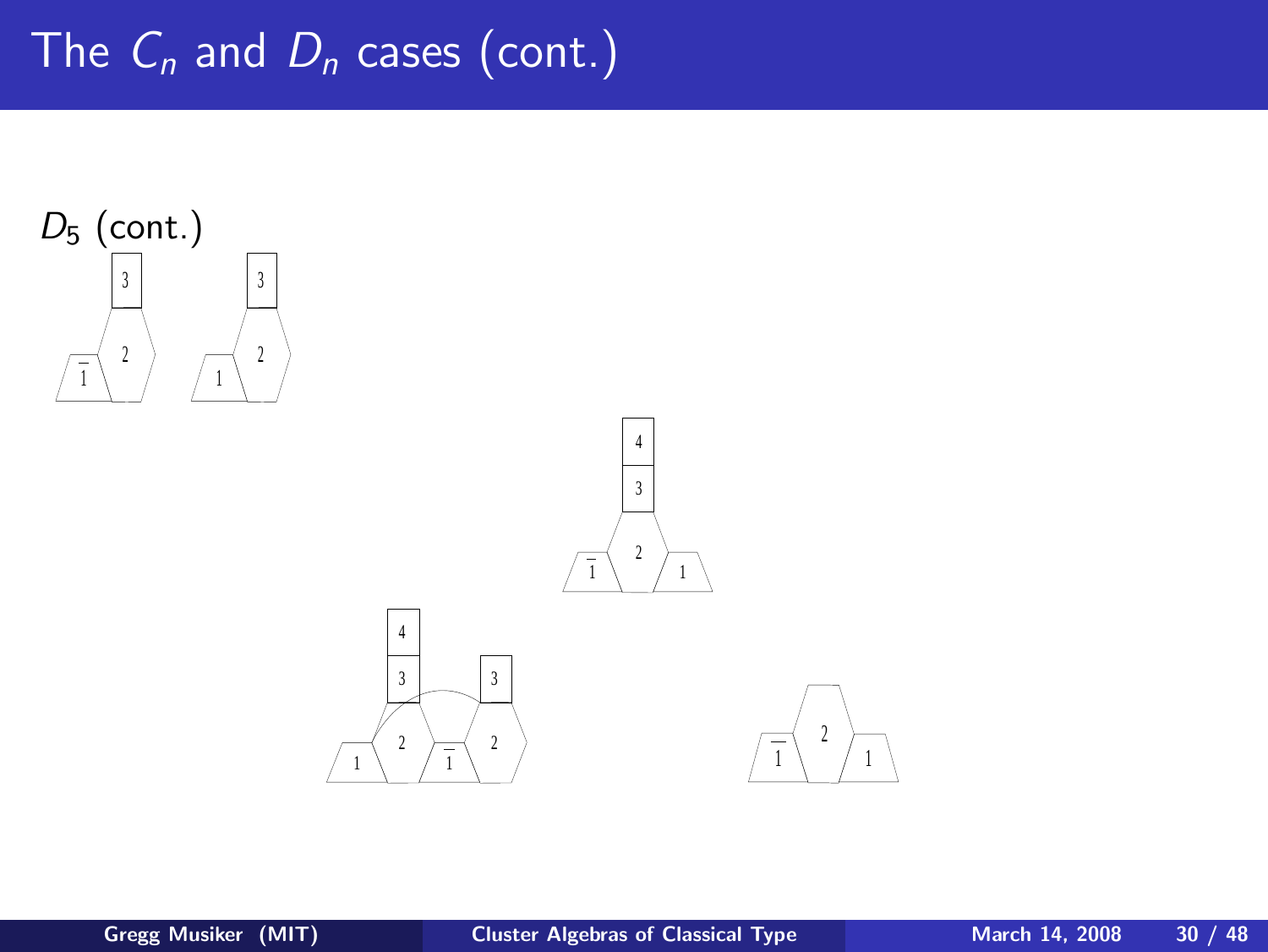

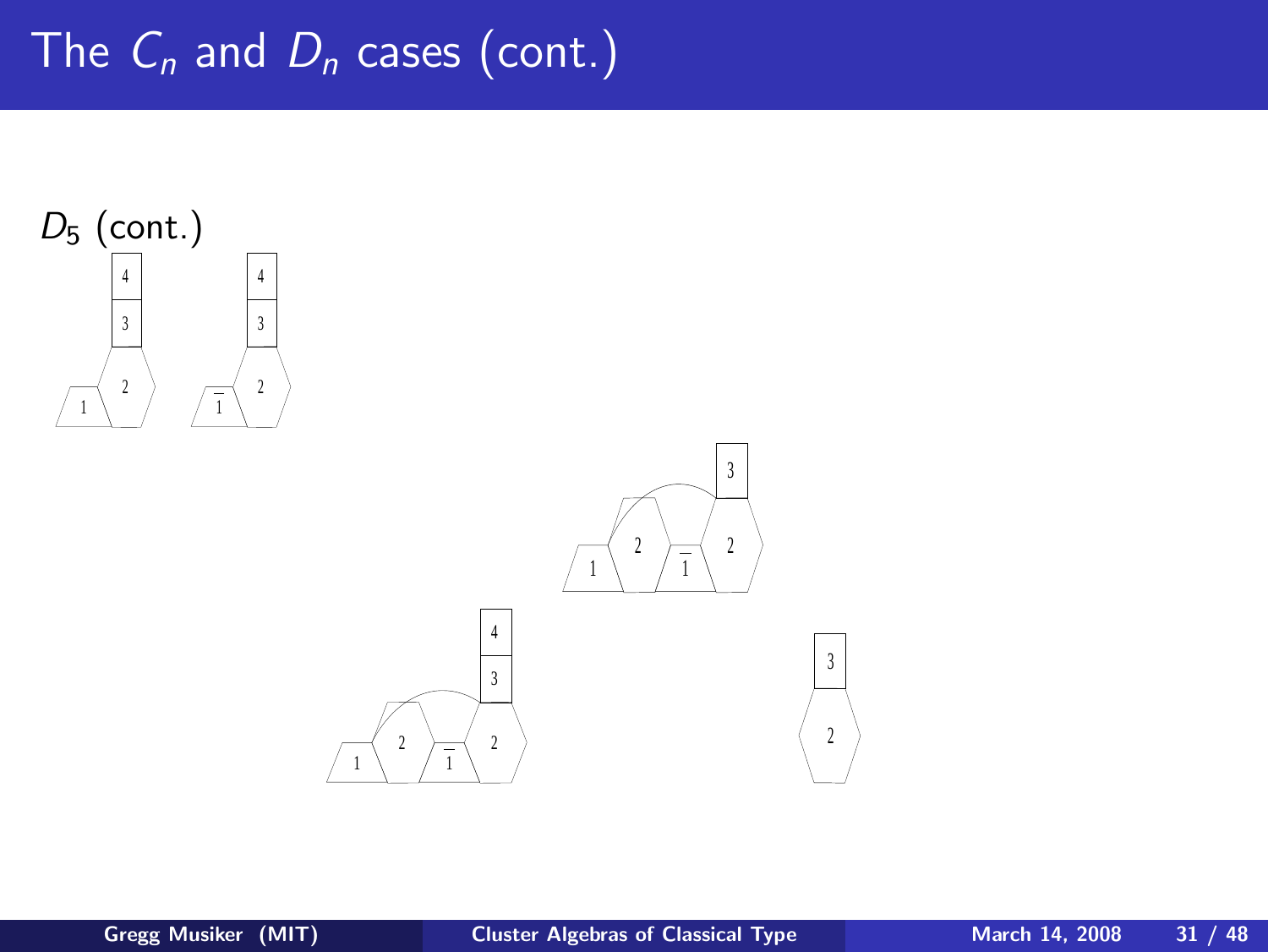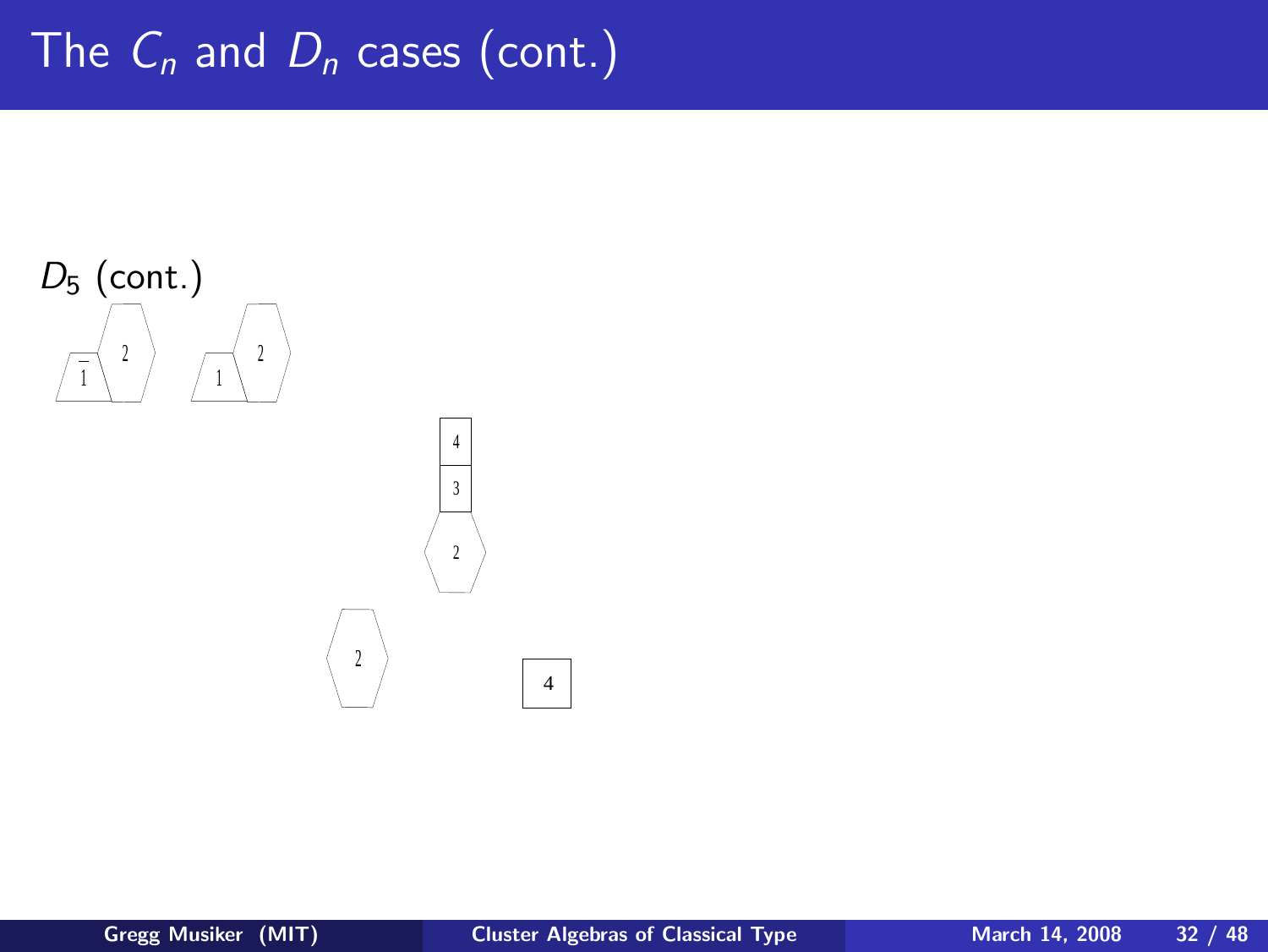The proof comes down to superpositions similar to the  $A_n$  and  $B_n$  cases. We deal with boundary behavior by excision.

We use a different frieze pattern, which is identical except for the first two columns.

For  $C_n$  and b in the first column

$$
ad = b^2c + 1 \qquad \qquad b \qquad c
$$

a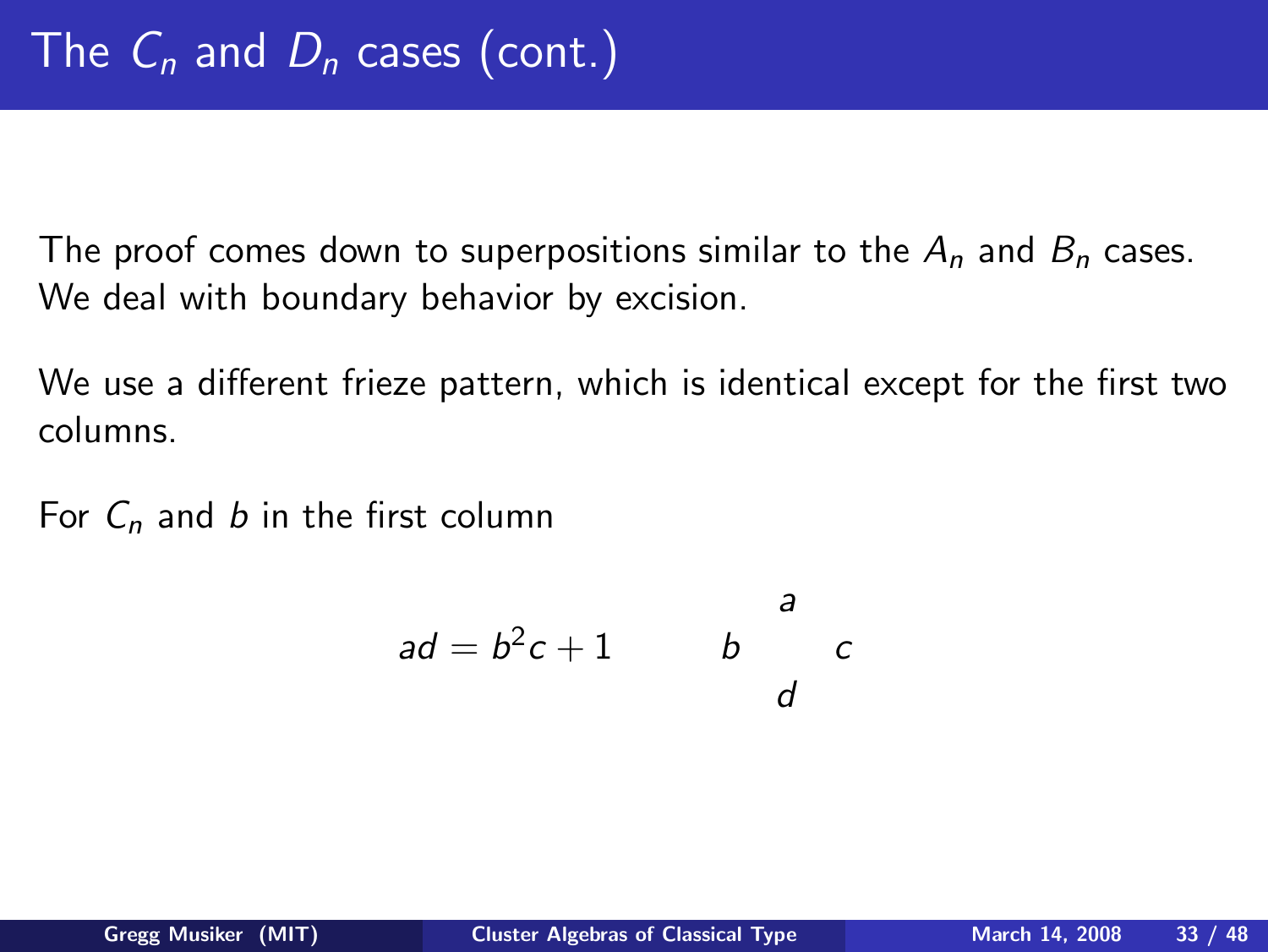The proof comes down to superpositions similar to the  $A_n$  and  $B_n$  cases. We deal with boundary behavior by excision.

We use a different frieze pattern, which is identical except for the first two columns.

For  $D_n$  and  $b, \overline{b}$  in the first column

$$
ad = b\overline{b}c + 1 \qquad \qquad b \quad \overline{b} \qquad \overline{c}
$$

We let  $\tilde{b} = b^2$  or  $b\overline{b}$ , respectively.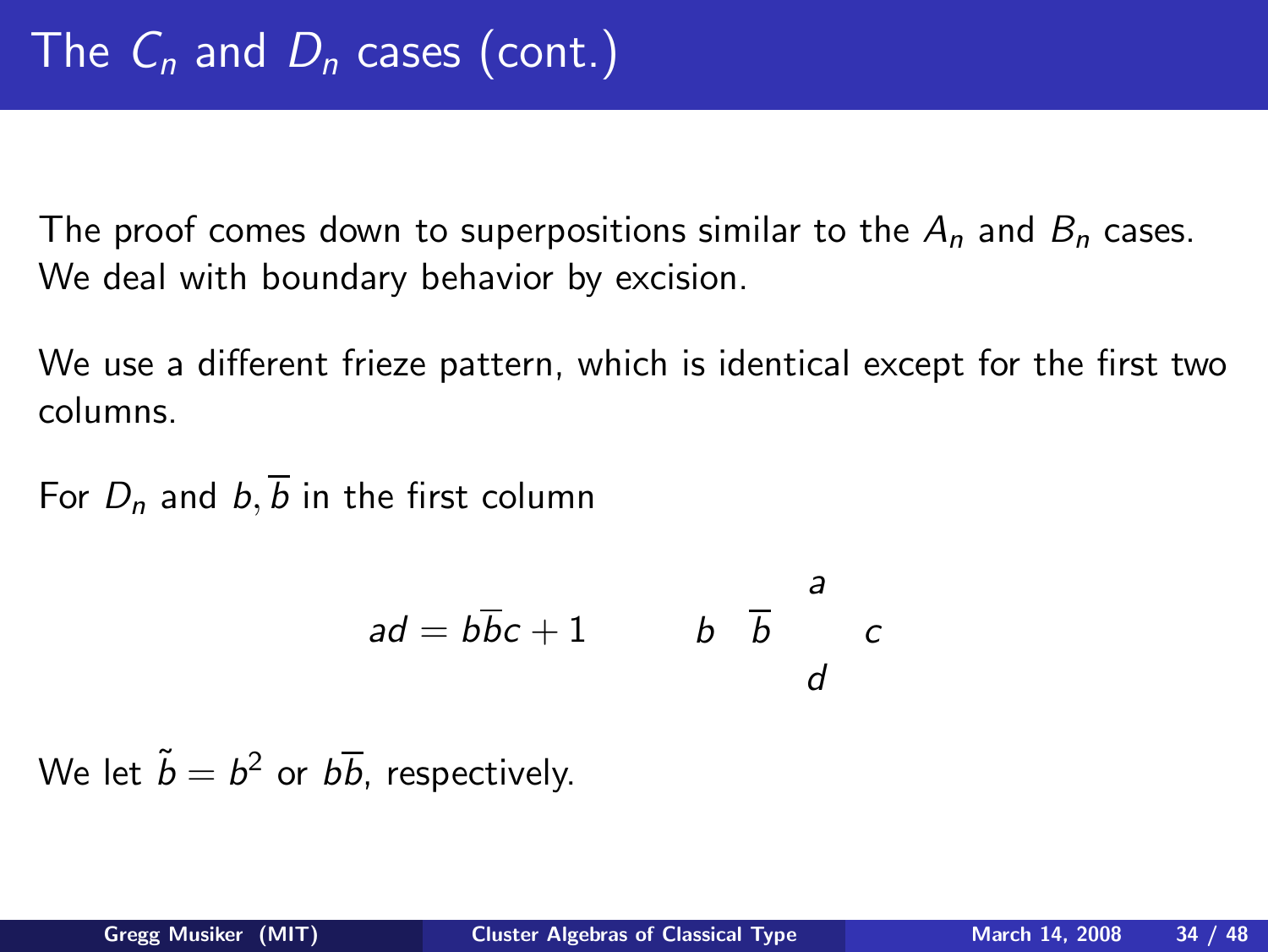Suffices to show that numerator of  $\widetilde{b}=b^2$  corresponds to perfect

matching enumerator of  $\lambda$  $3 \mid$  3 2  $\rightarrow$  2 4  $2i+1$   $2i+1$ .

There is a weight-preserving bijection between matchings of



The right hexagon is rotated clockwise  $120^{\circ}$ , and so we in fact obtain a weight of  $x_1^2x_2x_3$  from the forced arcs in both graphs.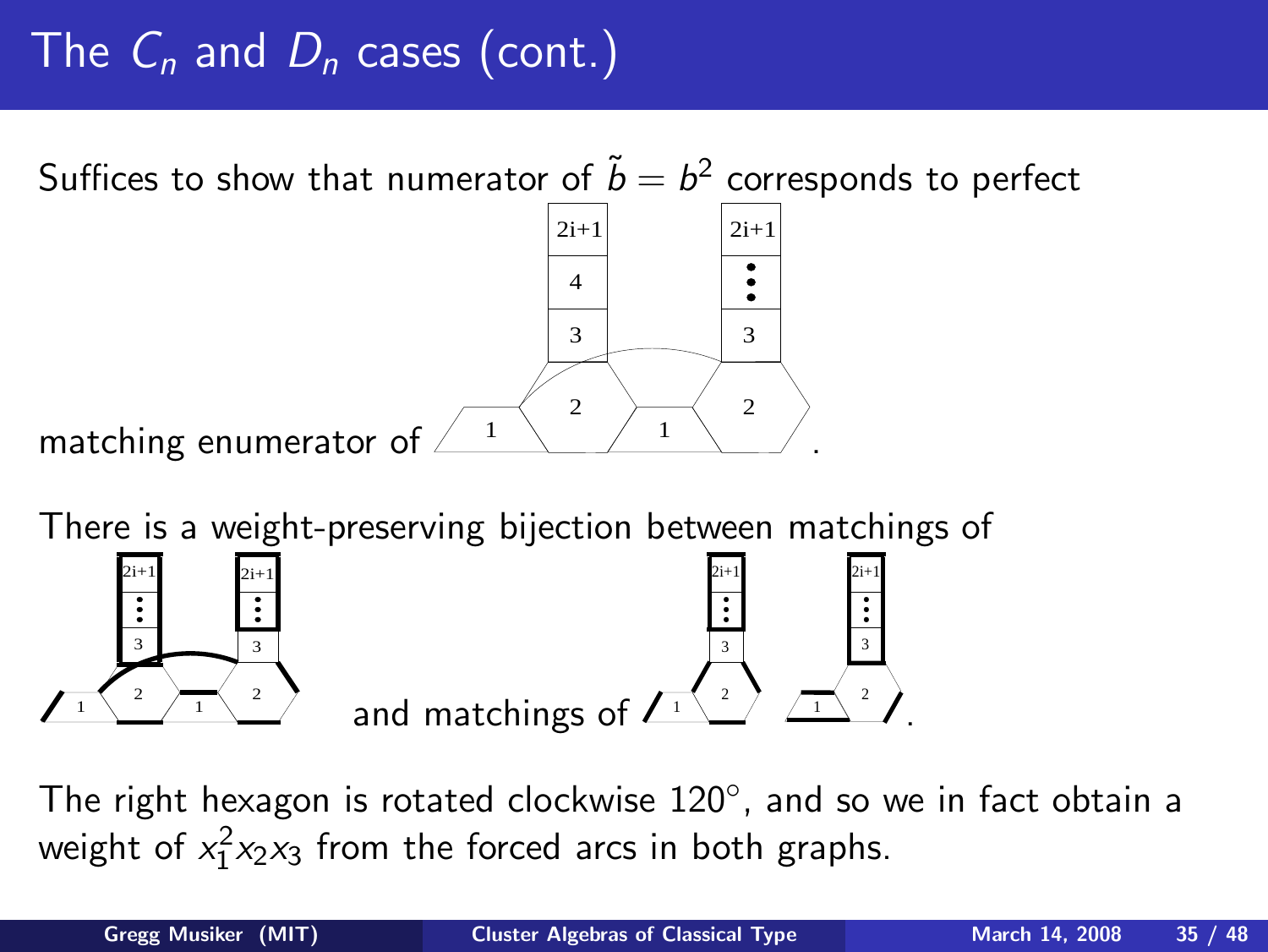Seed matrix is 
$$
B = \begin{bmatrix} 0 & 1 \\ -3 & 0 \end{bmatrix}
$$

\nHexagon has  $x_1$  on NW, NE, and S sides, Trapezoid has  $x_2$  on N side.

\n

<span id="page-35-0"></span>1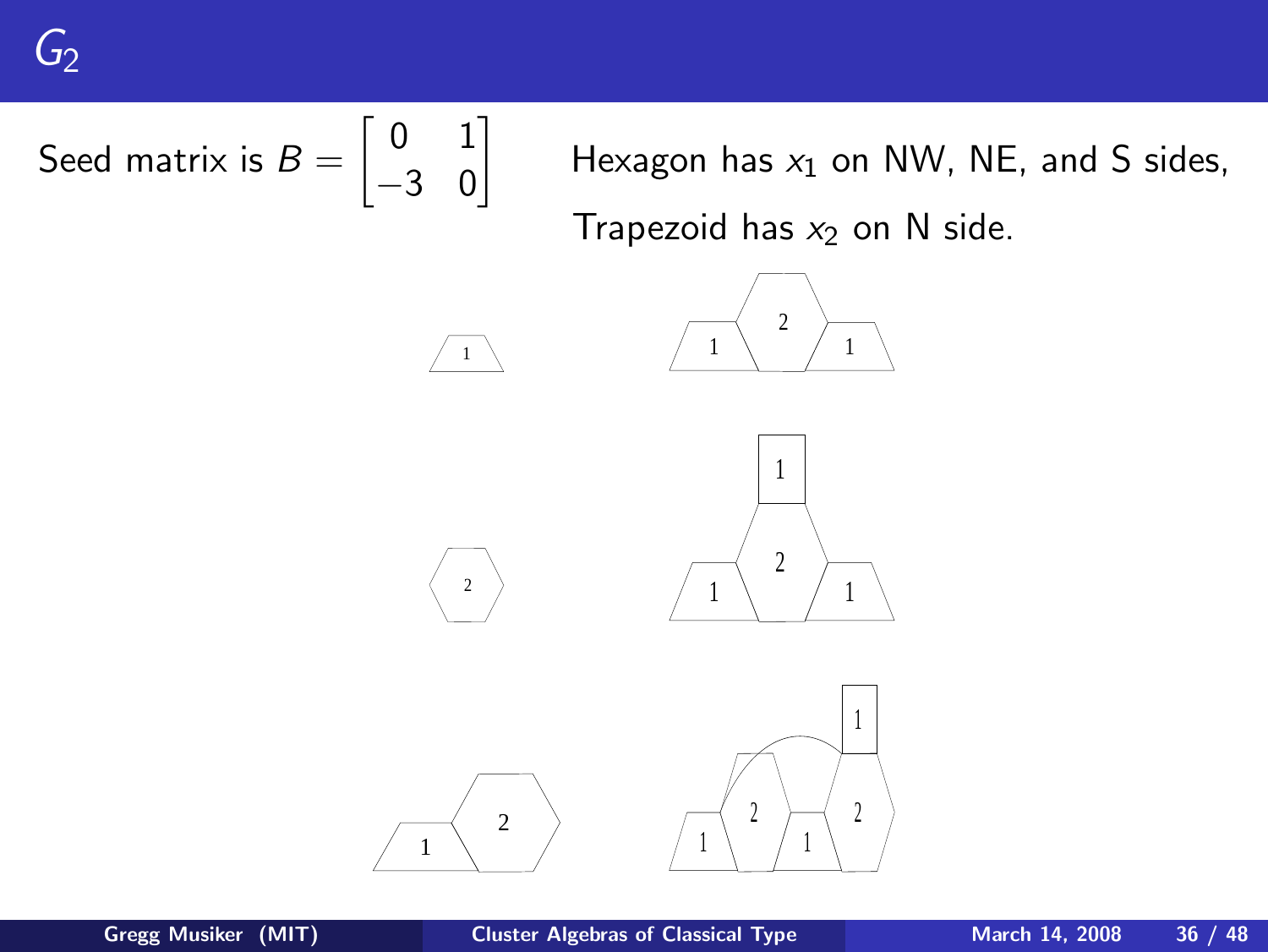Joint work with Jim Propp.

Let 
$$
B = \begin{bmatrix} 0 & -2 \\ 2 & 0 \end{bmatrix}
$$
 or  $\begin{bmatrix} 0 & -4 \\ 1 & 0 \end{bmatrix}$ .

Here we also exploit invariance of matrices B under mutation.

So we are considering  $(b, c)$ -sequence

$$
x_n x_{n-2} = \begin{cases} x_{n-1}^b + 1 & \text{if } n \text{ odd} \\ x_{n-1}^c + 1 & \text{if } n \text{ even} \end{cases}
$$

for  $(b, c) = (2, 2)$  or  $(1, 4)$ .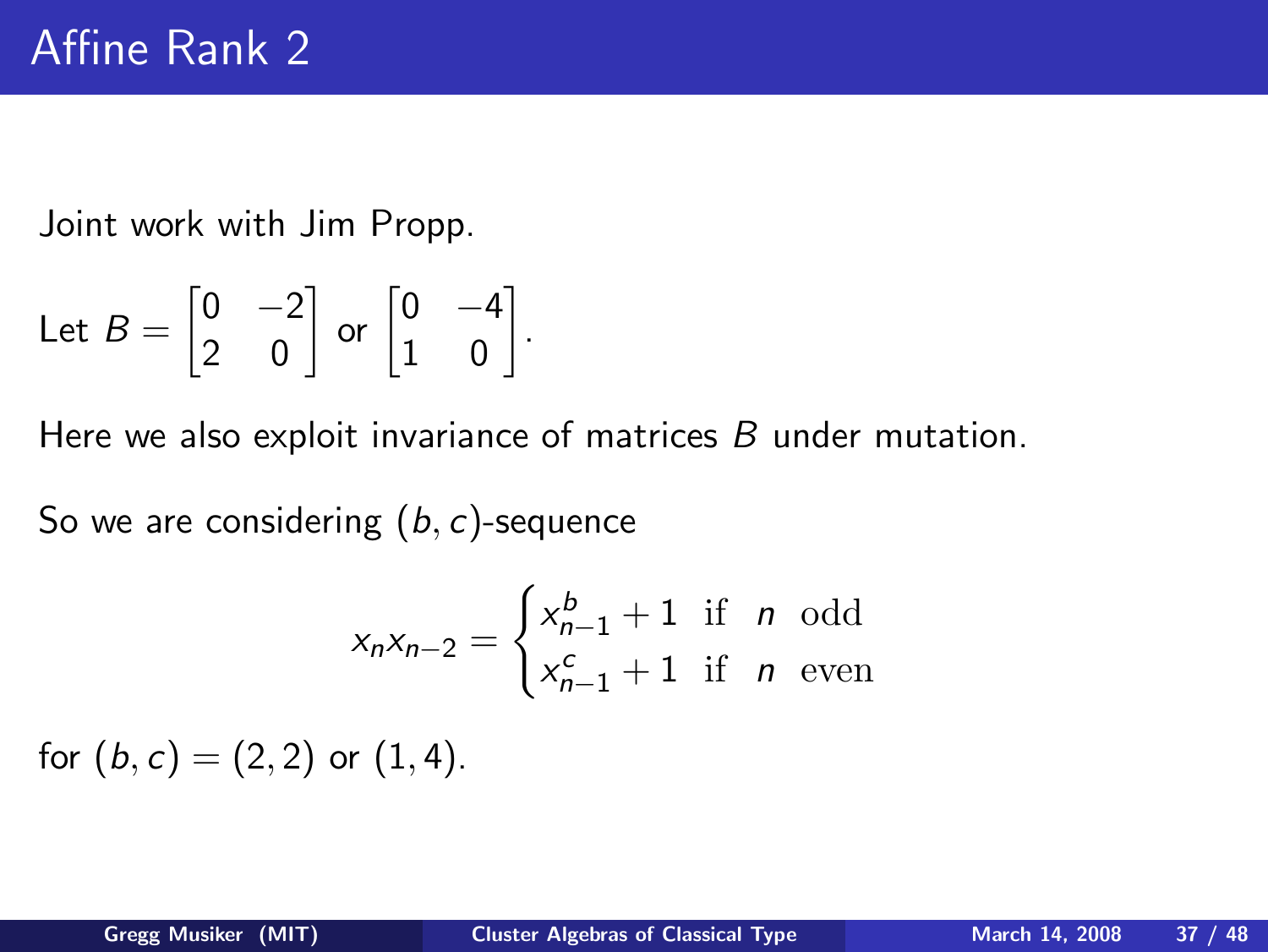Since cluster algebra structure,  $(b, c)$  sequence consists of Laurent polynomials.

Work of Sherman and Zelevinsky verifies positive coefficients for (1, 4) and (2, 2) using Newton polytope, and Caldero-Zelevinsky give another proof of positivity for (2, 2) case via Quiver Grassmannians.

We give proof of positivity via graph theoretical interpretation similar to above.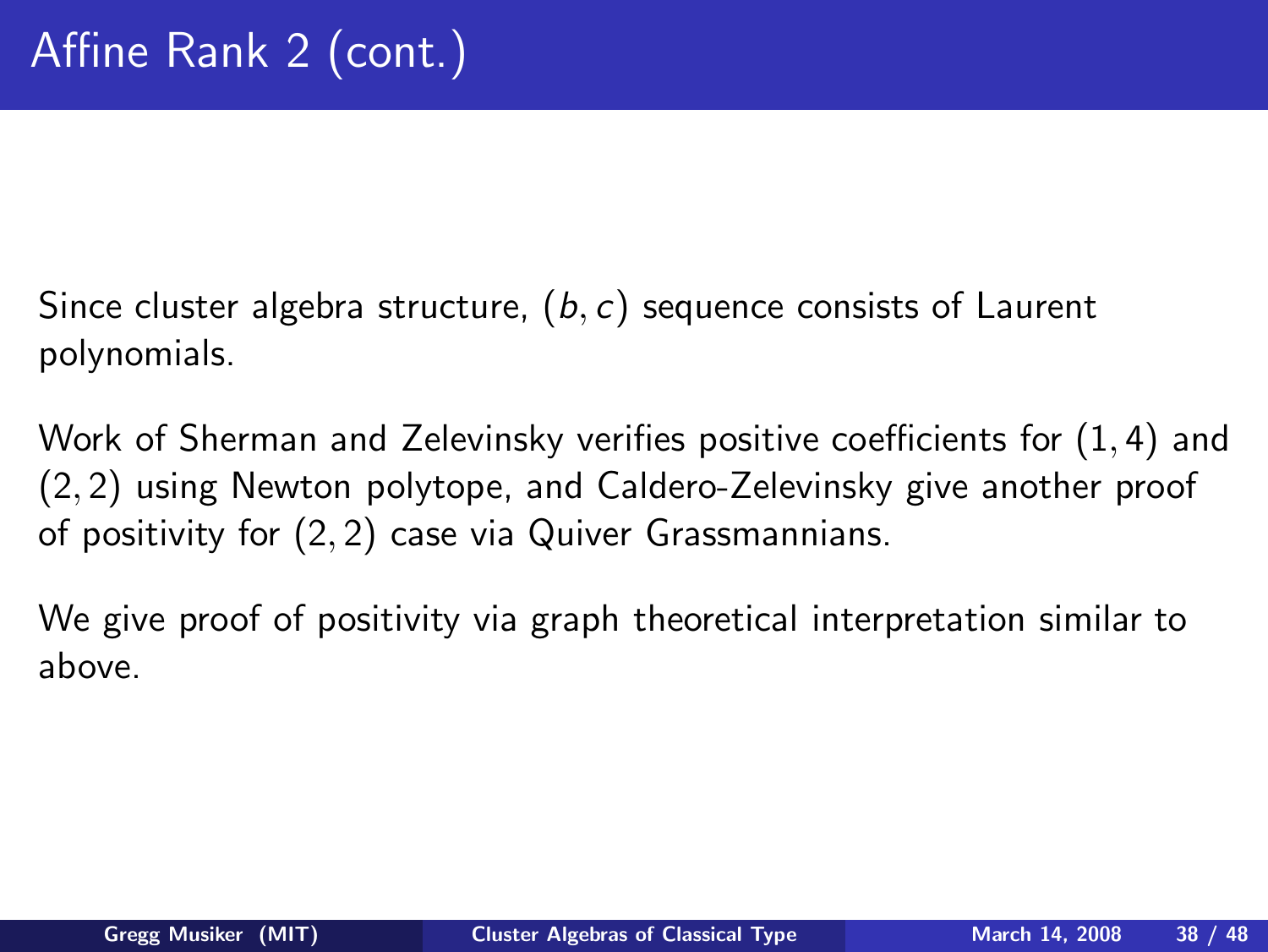$(2, 2)$ : all cluster variables have denominators  $x_1^d x_2^{d+1}$  (resp.  $x_1^{d+1} x_2^d$ ) We string together corresponding number of sqares



Examples:

$$
\frac{x_2^4 + 2x_2^2 + 1 + x_1^2}{x_1^2 x_2} \leftrightarrow \frac{1 \mid 2 \mid 1}{1}
$$
\n
$$
\frac{x_1^6 + 3x_1^4 + 3x_1^2 + 2x_2^2 x_1^2 + x_2^4 + 1 + 2x_2^2}{x_2^3 x_1^2} \leftrightarrow \frac{2 \mid 1 \mid 2 \mid 1 \mid 2}{1 \mid 2}
$$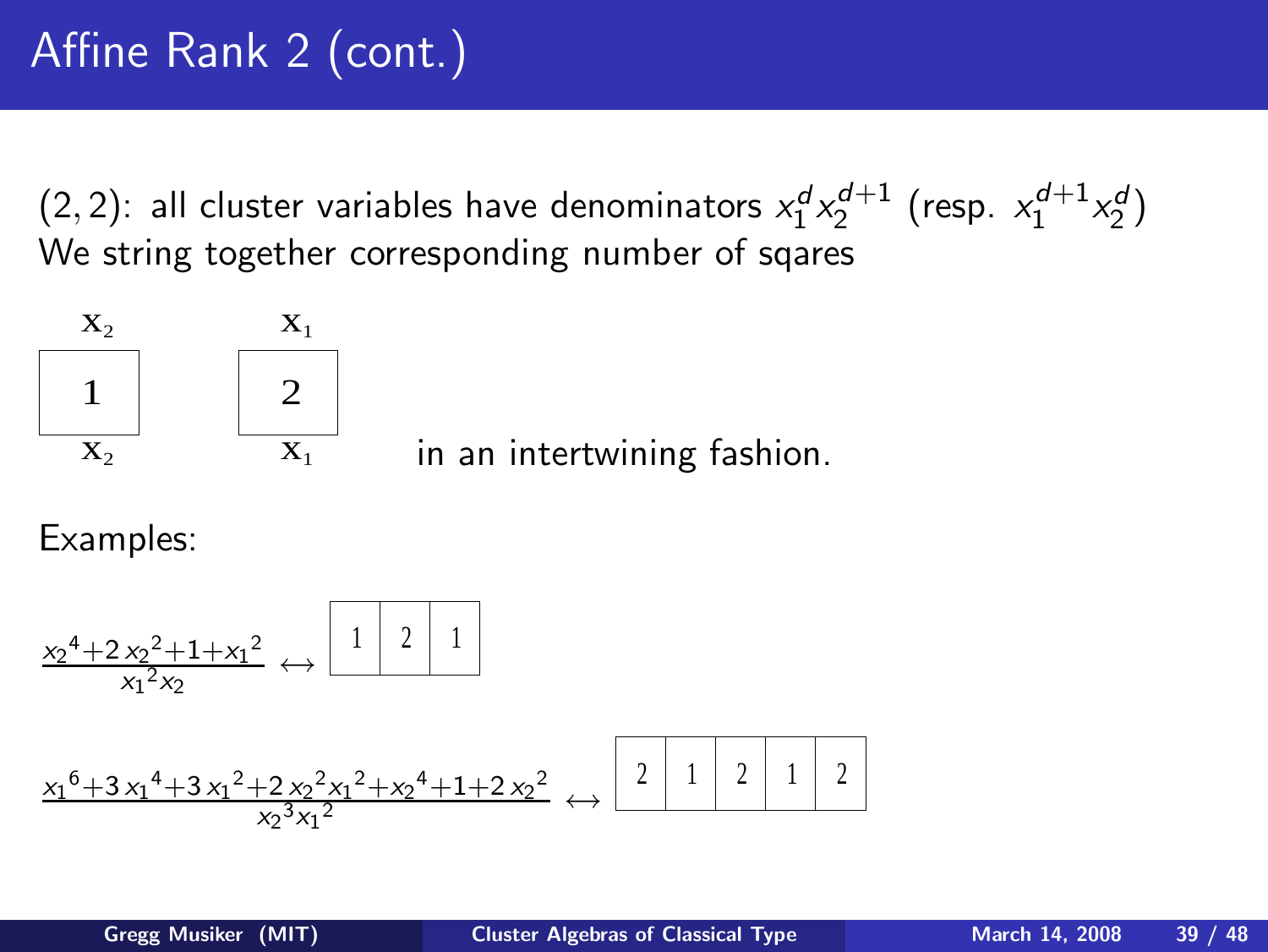$(1, 4)$ : Tiles are a square and an octagon:

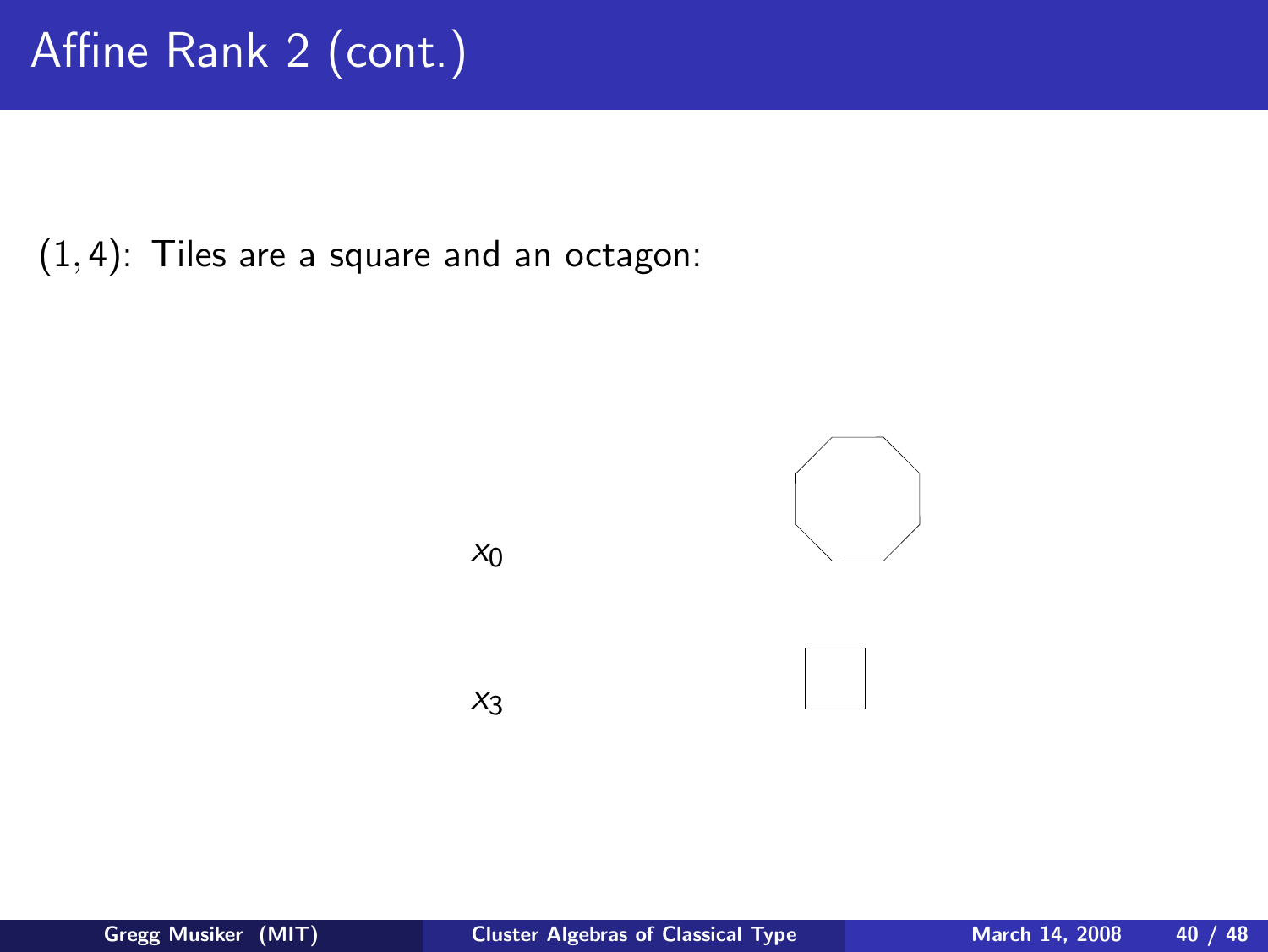#### Sequnce Continues

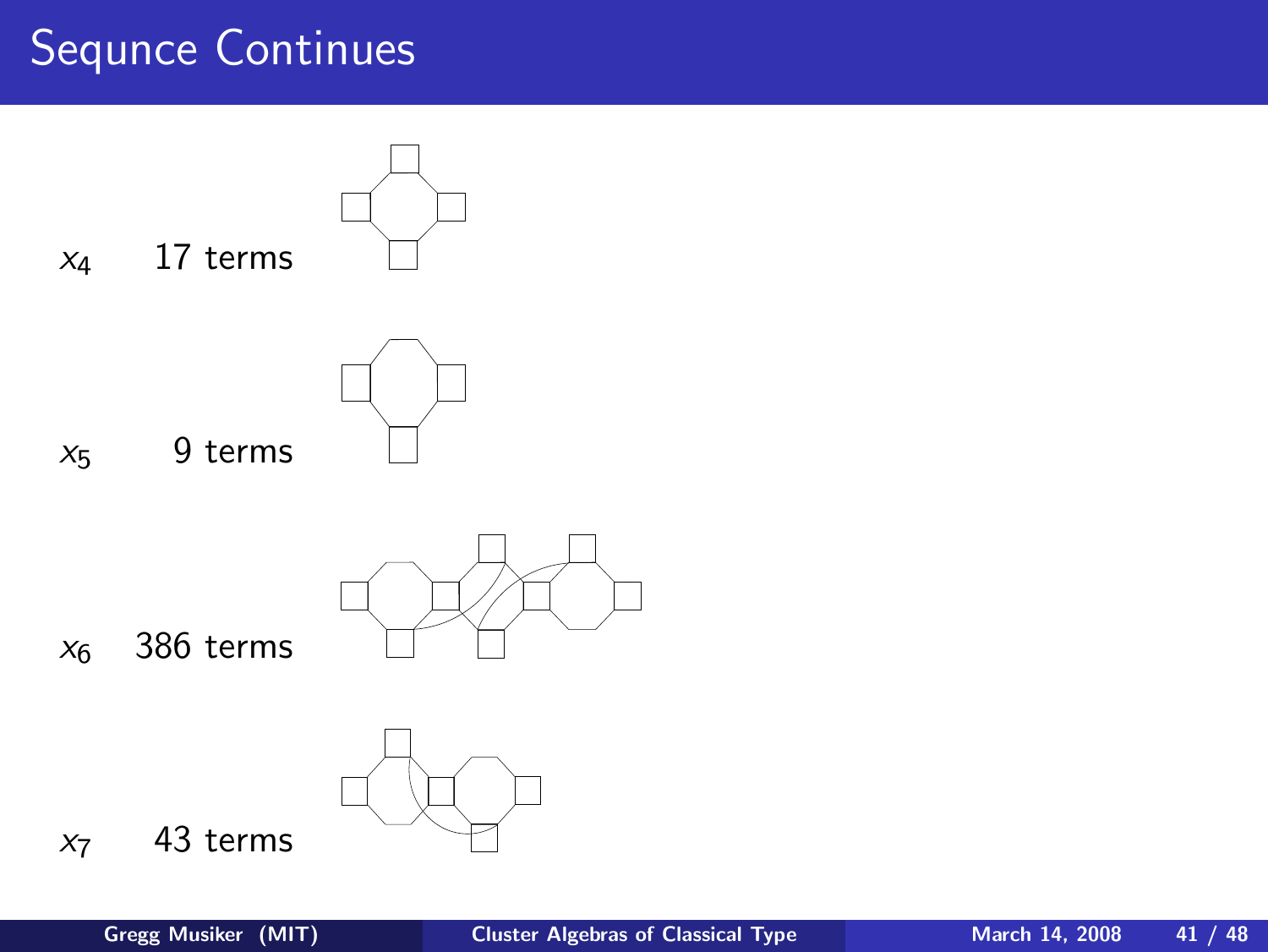#### Sequnce Continues (cont.)

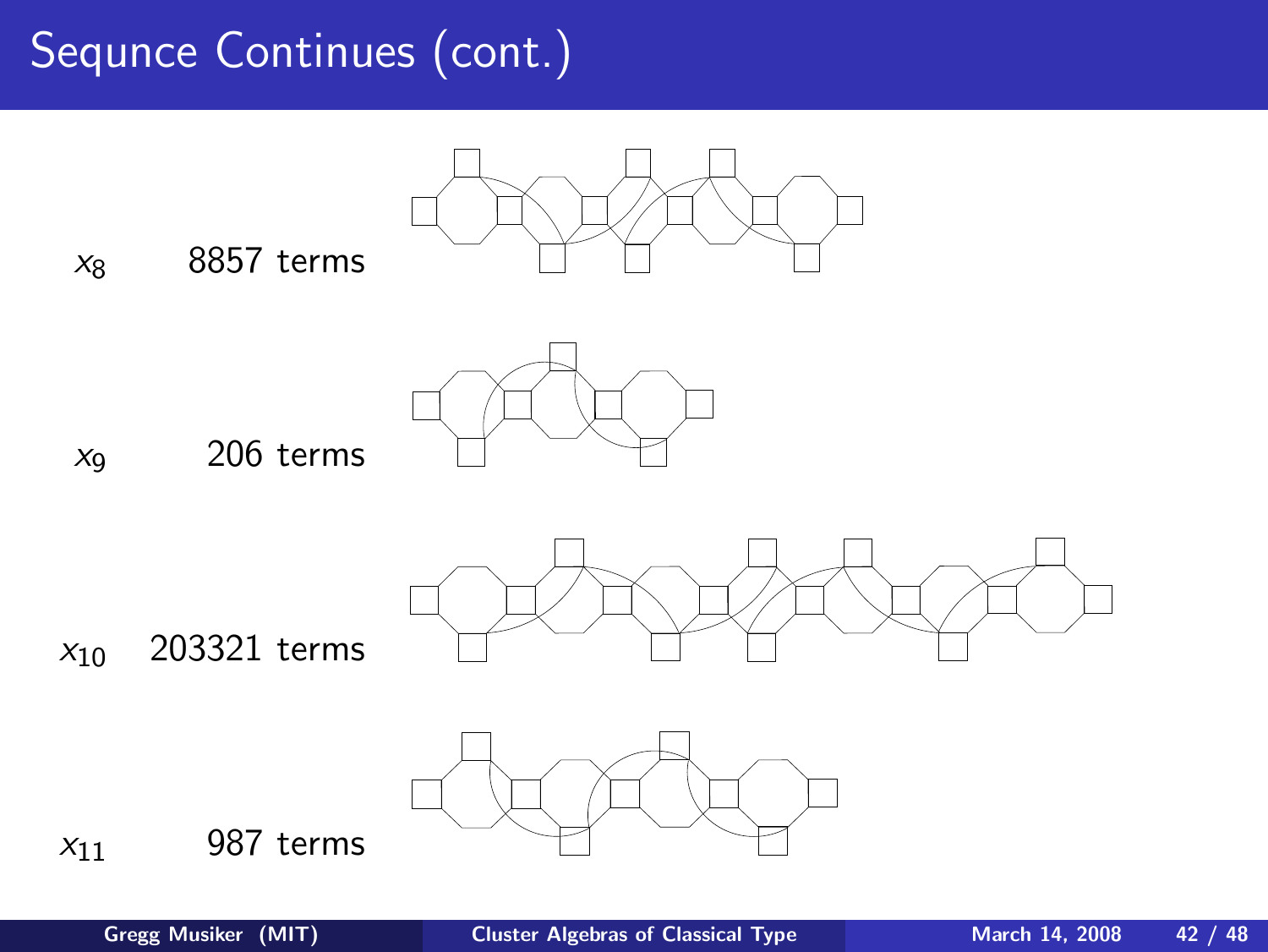### Running the  $(1, 4)$  sequence backwards

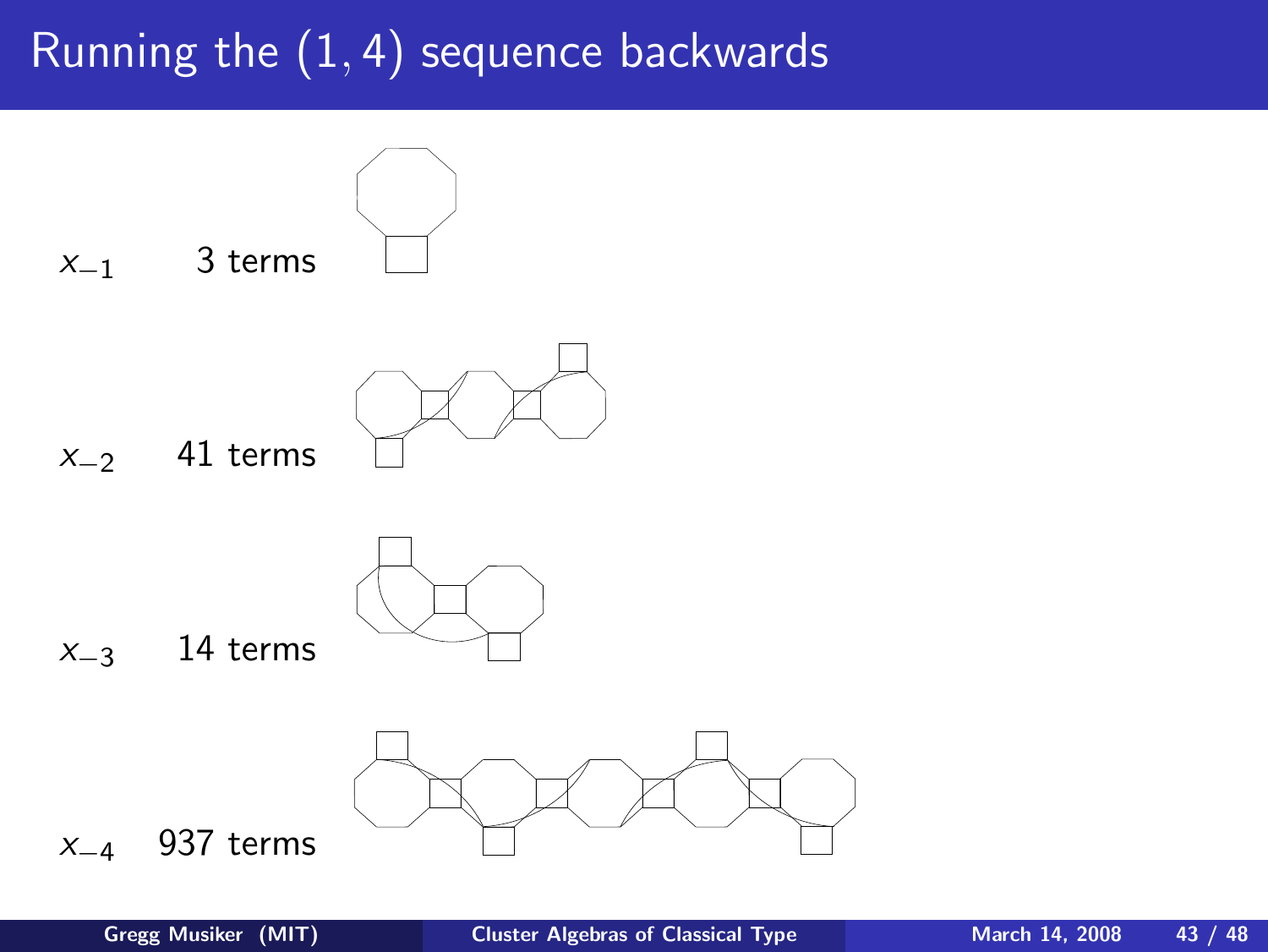# Running the (1, 4) sequence backwards (cont.)



 $x_{-5}$  67 terms



x−<sup>6</sup> 21506 terms



#### $x_{-7}$  321 terms

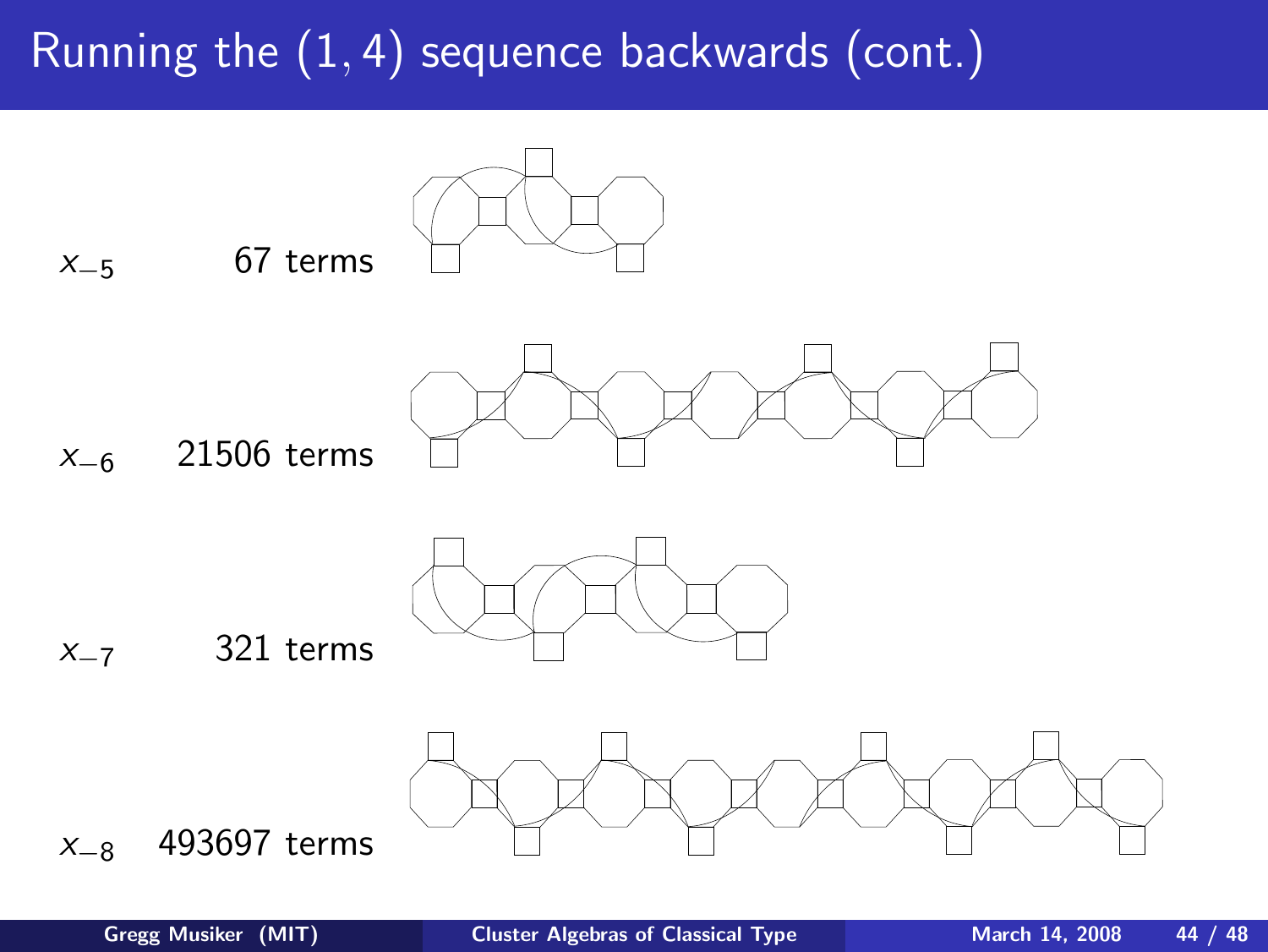Joint work by Carroll, Itsara, Le, M, Price, Thurston, and Viana under Propp in REACH program.

 $B =$  $\sqrt{ }$  $\mathbf{I}$ 0 2 −2 −2 0 2  $2 -2 0$ 1  $\vert$ , Exchange graph is free ternary tree.  $B$  invariant under mutation. All exchanges have form  $(x, y, z) \mapsto (x', y, z)$ 

where  $xx' = y^2 + z^2$ .

These also have graph theoretic interpretation: Snake Graphs, .e.g

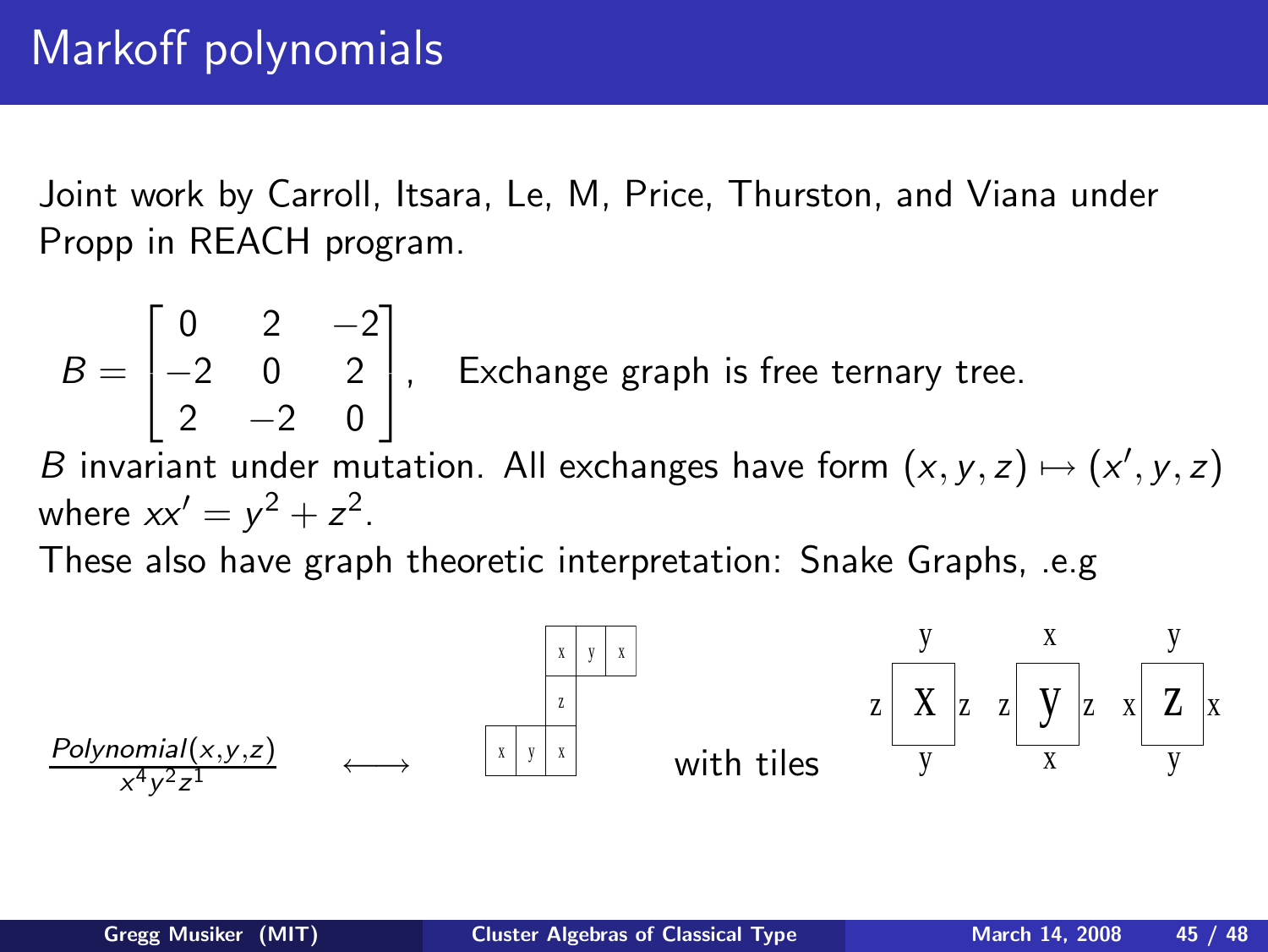I am investigating how to push these interpretations further: i.e. different seeds, with coefficients, other cases of infinite type.

Recent work with Ralf Schiffler seems to indicate similar interpetations for cluster algebras from unpunctured triangulated surfaces, which includes more cases of affine cluster algebras.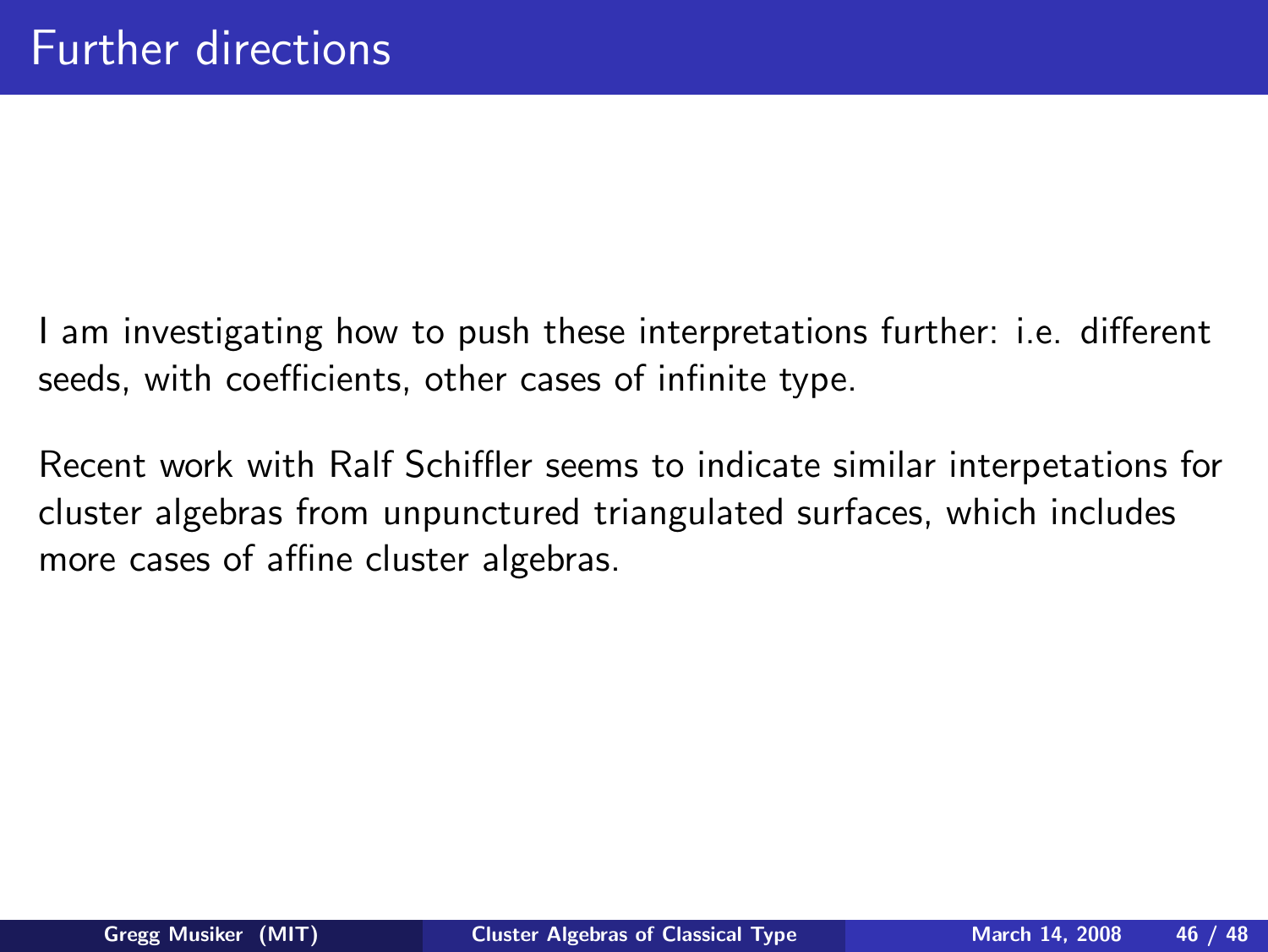- A Graph Theoretic Expansion Formula for Cluster Algebras of Classical Type, http://www-math.mit.edu/∼ musiker/Finite.pdf
- Combinatorial Interpretations for Rank-Two Cluster Algebras of Affine Type (with Jim Propp), Electronic Journal of Combinatorics. Vol. 14 (R15), 2007.
- The Combinatorics of Frieze Patterns and Markoff Numbers (by Jim Propp), arXiv:math.CO/0511633